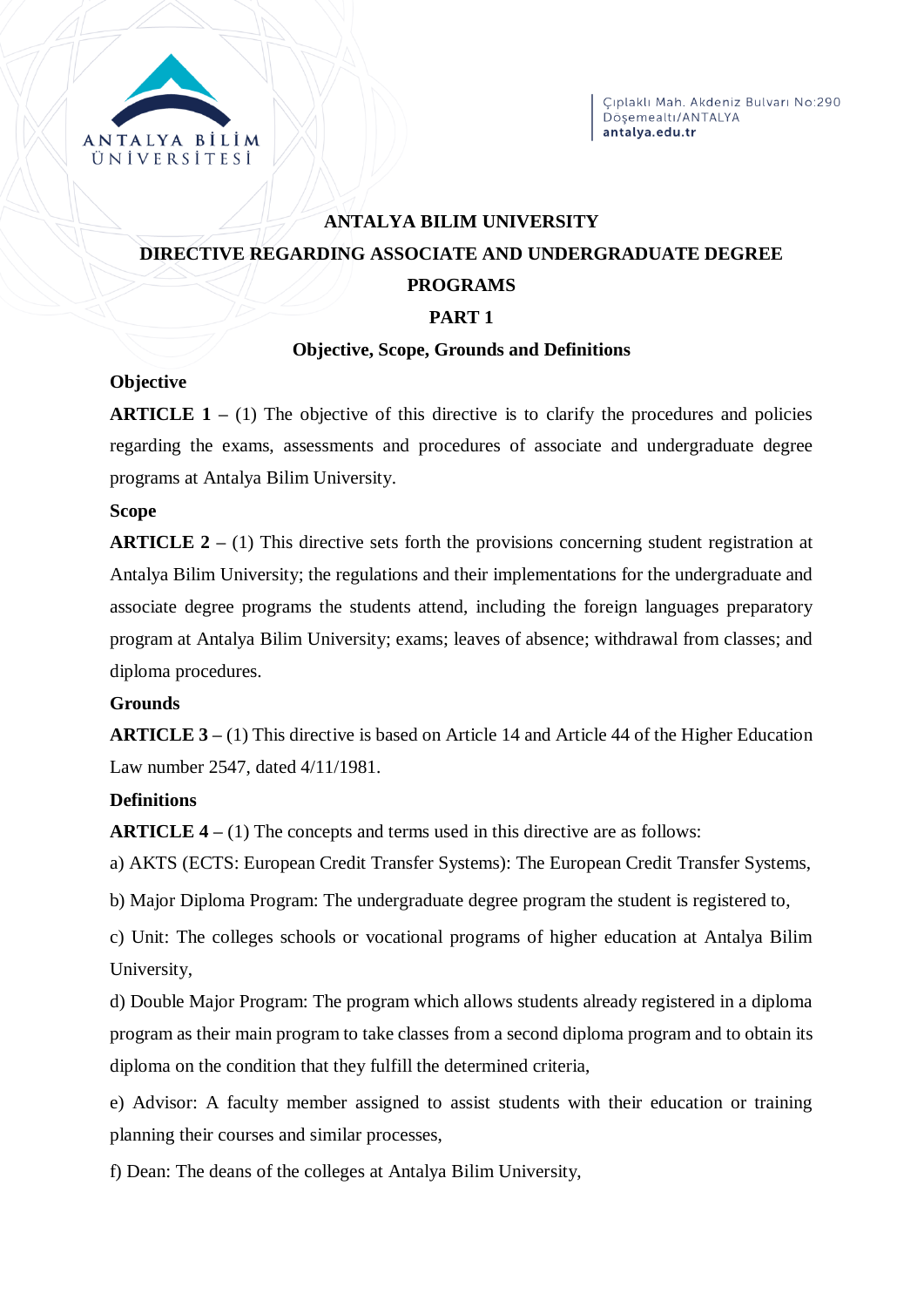

g) Diploma Program: The higher education program which issues associate degree or undergraduate degree diplomas for students who fulfill the determined requirements,

h) Board of the Relevant Unit: The board of each college department or vocational program of higher education at Antalya Bilim University,

i) Directorate: The directorates of schools/vocational schools at Antalya Bilim University,

j) Board of Trustees: The Board of Trustees of Antalya Bilim University,

k) Directorate of Student Affairs: Antalya Bilim University Directorate of Student Affairs,

l) Associate Degree Education: A higher education program of at least 4 semesters intended to train manpower or be a first step towards a higher degree ,

m) SSPC: The Student Selection and Placement Center (ÖSYM),

n) Rector: the rector of Antalya Bilim University,

o) Rectorate: the rectorate of Antalya Bilim University,

p) Senate: the senate of Antalya Bilim University,

q) University: Antalya Bilim University,

r) Administrative Board of the University: The Administrative Board Antalya Bilim University,

s) The School of Foreign Languages: The School of Languages of Antalya Bilim University,

t) Minor Program: The program which allows students already registered to a main diploma program to take certain classes from a second diploma program and obtain a certificate (this certificate is not equivalent to a diploma) on the condition that they fulfill the determined criteria,

u) CoHE (YÖK): The Council of Higher Education.

# **PART 2**

# **Principles Regarding Admissions and Registration**

# **First Registration Procedures**

**ARTICLE 5 –** (1) Students may register if they are placed in a diploma program of the University based on the results of the central placement exam administered by SSPC, or if they pass the special talent test, or if the lateral transfer application is accepted.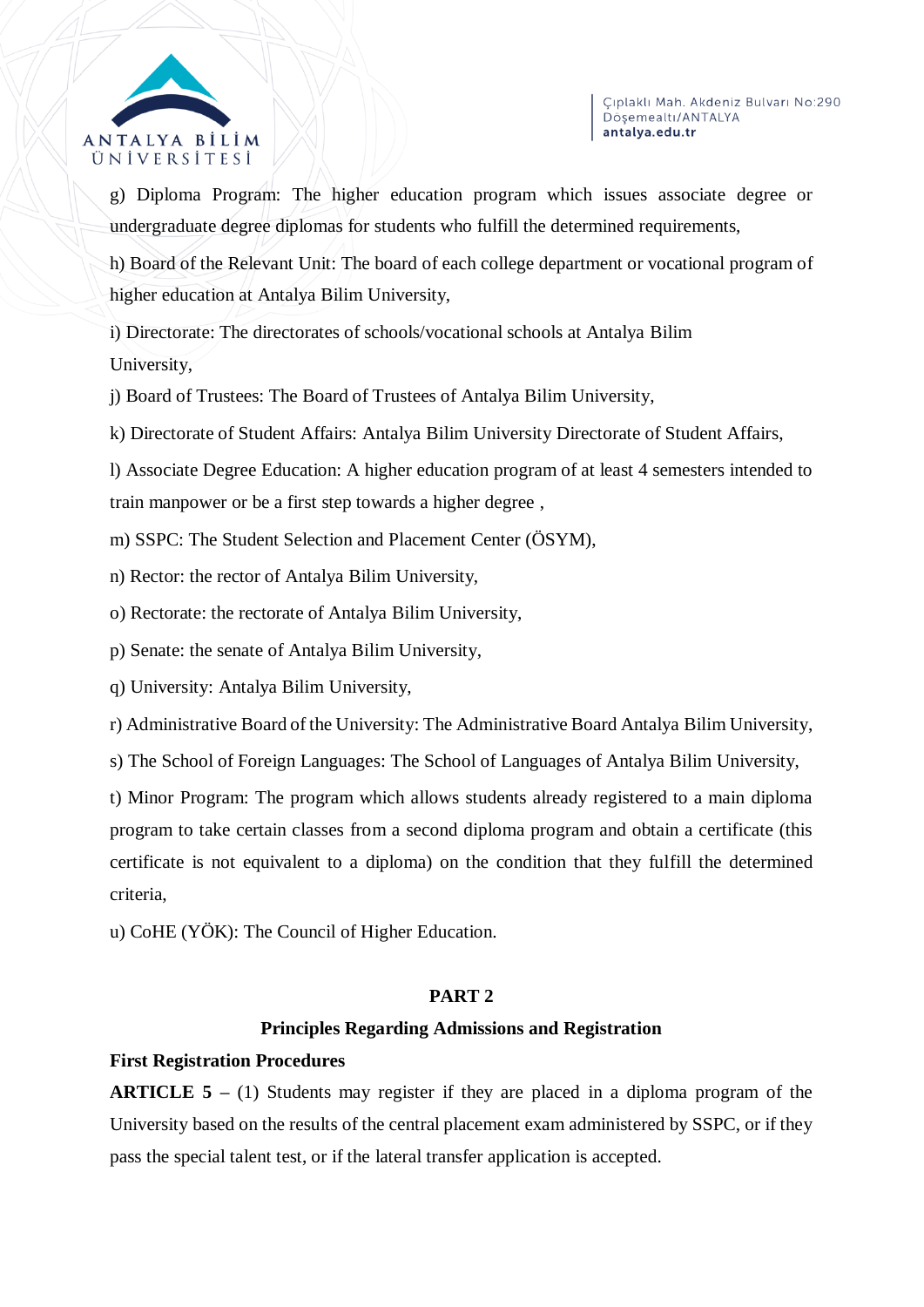

For admissions and registration of international students, the principles determined by the CoHE and the Senate within the framework of the relevant legislation provisions apply.

(2) Students who have earned the right to register at the University must complete the registration procedures in person at the registration office by submitting the original of the diploma issued by the secondary education institution from which they graduated, or an up-todate certificate of graduation and the originals of other required documents or their copies certified by the University. The military service and criminal record status of the students are predicated upon their statements. However, the candidates who cannot register in person may have a legal representative or a proxy given the power of attorney at the notary complete their registration procedures.

(3) Candidates who do not complete their final registration procedures between the determined dates forfeit their rights. Final registration cannot be done by mail.

(4) Applicants who have not paid their tuition fees between the dates determined by Rectorate cannot finalize their registration.

(5) Applicants whose documents are missing or who have submitted forged or falsified documents, who have been found guilty of cheating at the University entrance examination, who are already registered to a diploma program of a higher education institution other than those which are allowed by CoHE, or who have been disciplined by a higher education institution cannot register at the University. If they have already registered, their registration is cancelled, and if they have already graduated from the University, all of their documents, including their diplomas, are void. Their tuition fees are not refunded.

# **Student Identity Card**

**ARTICLE 6** – (1) Students who have completed their definite registration procedures are issued a photo student identity card. In case of loss of or damage to the student ID card, students are required to apply to the Directorate of Student Affairs to demand a new card with a letter of request. A new ID card is provided to the student in return for the fee determined by the Rectorate.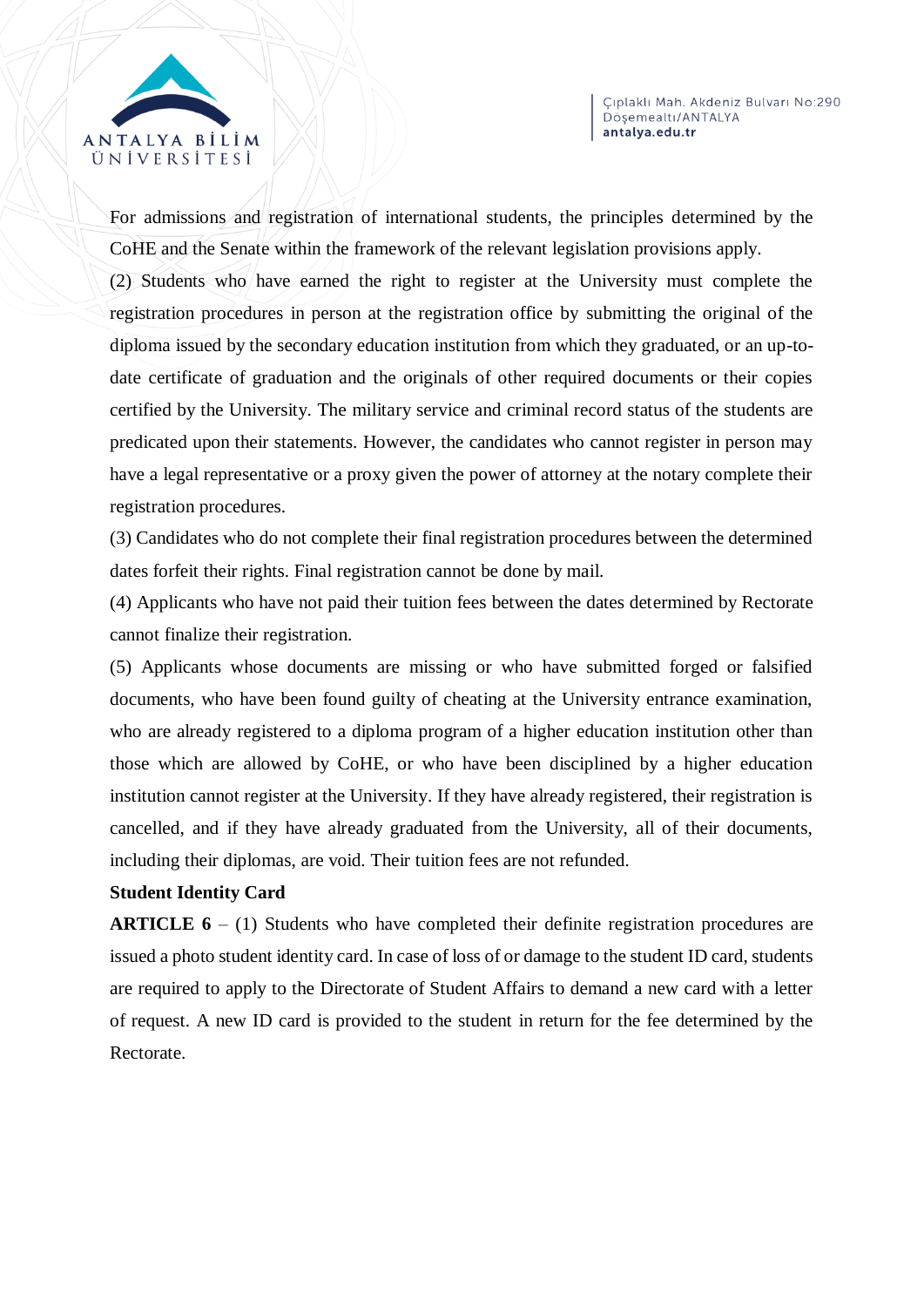

#### **Tuition Fee**

**ARTICLE 7** – (1) Education and training at the University is a paid service. The annual tuition fees are determined by the Board of Trustees at the beginning of each academic year.

(2) Students must pay the determined annual tuition fee regardless of the number of the courses or credits taken during the normal duration of studies.

(3) Students who fail to graduate within the normal duration of studies must pay a tuition fee determined by the Board of Trustees in order to repeat courses from the associate degree and undergraduate degree programs within the maximum durations mentioned in the Article number 44 of the Law number 2547.

(4) Students who fail to pay their tuition fees within the dates determined by the Rectorate cannot register or renew their registration or benefit fro the rights and privileges of being a student.

(5) In the event that students who register at the University or renew their registration at the beginning of the academic year would like to disenrollment from the University before the academic year starts, they must pay one fourth of the annual tuition fee.

(6) Students who disenroll from the University within the two weeks of the academic year for which they made payments get a refund of 2/3 of their fees. After the second week, they cannot get a refund.

(7) The services which the University might offer such as dormitory accommodation, food, transportation, etc., are not included in the tuition fee. Students must pay separately for these services.

(8) Tuition fees of the students who attend an exchange program are determined according to the bilateral agreements between the universities.

(9) Students who pay their tuition fees and get a suspension due to disciplinary action will get a refund of 2/3 of their fees.

(10) Students who are dismissed due to disciplinary action will not get a refund for the relevant semester.

# **English Language Proficiency and English Language Training Program**

**ARTICLE 8** – (1) The medium of instruction at Bilim University is English. In some diploma programs, the education might be offered partly or completely in Turkish. Students of the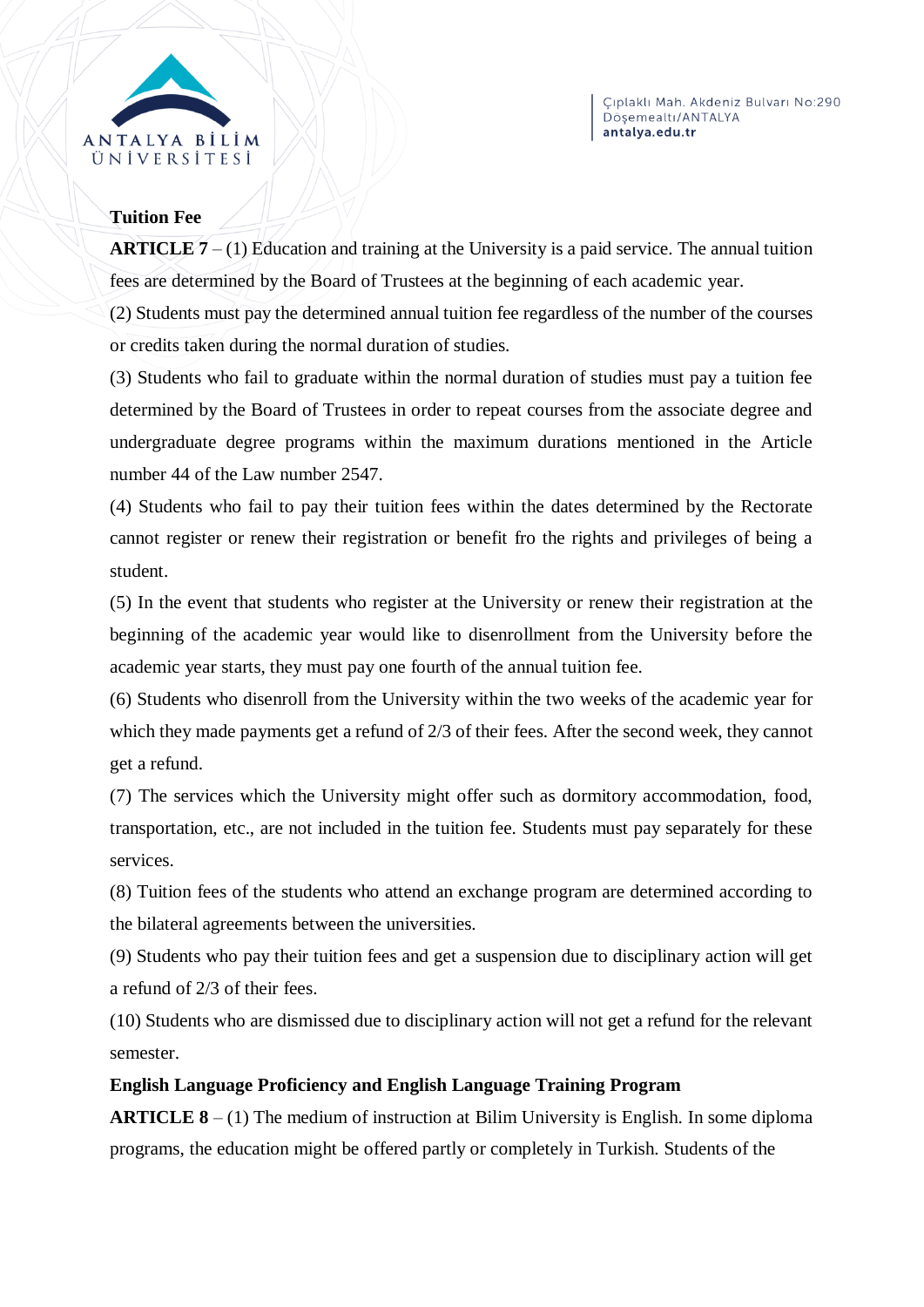



diploma programs which are partly Turkish or completely English must achieve a certain level of proficiency in English.

(2) In order to offer foreign language training, the School of Foreign Languages and the English Language Training Program might be established within the University.

(3) Students are required to prove their English proficiency during the application or registration with a document such as the still valid result of a national or international examination acknowledged by the Senate. (If necessary, these result documents must be obtained from

determined examination centers.)

(4) Students who have successfully completed courses at the English preparatory program in a higher education institution in which they previously studied may apply to be exempted from the English Proficiency Exam held by the University by certifying their English proficiency. The administrative board of the relevant unit decides if these students may be exempted from the proficiency exam and the English Language Training Program of the University. Students whose applications to be exempted from the ELTP have not been approved must take the proficiency exam and achieve the sufficient points determined by the Senate.

(5) Students who cannot document their level of proficiency or have not been able to complete the English Language Training Program at the higher education institution where they previously studied must take the proficiency exam of the University and achieve the sufficient points determined by the Senate. Otherwise, they must attend the English Language Training Program offered by the School of Foreign Languages.

(6) Students who complete the ELTP earn the right to begin their undergraduate programs, and must follow the program's current curriculum.

(7) Students who have not been able to complete the ELTP at the end of the first year will repeat the ELTP. Students who cannot complete the ELTP successfully in two academic years will be disenrolled from the University.

(8) The foreign language education mentioned in this article is offered according to the articles number 44 and 49 of the Law number 2547, the provisions of the Regulations on Foreign Language Teaching in Higher Education Institutions and the Principles That Will Be Followed in Foreign Language Teaching, which was published in the Official Gazette No: 29662 dated 23/3/2016, and the principles determined by the Senate.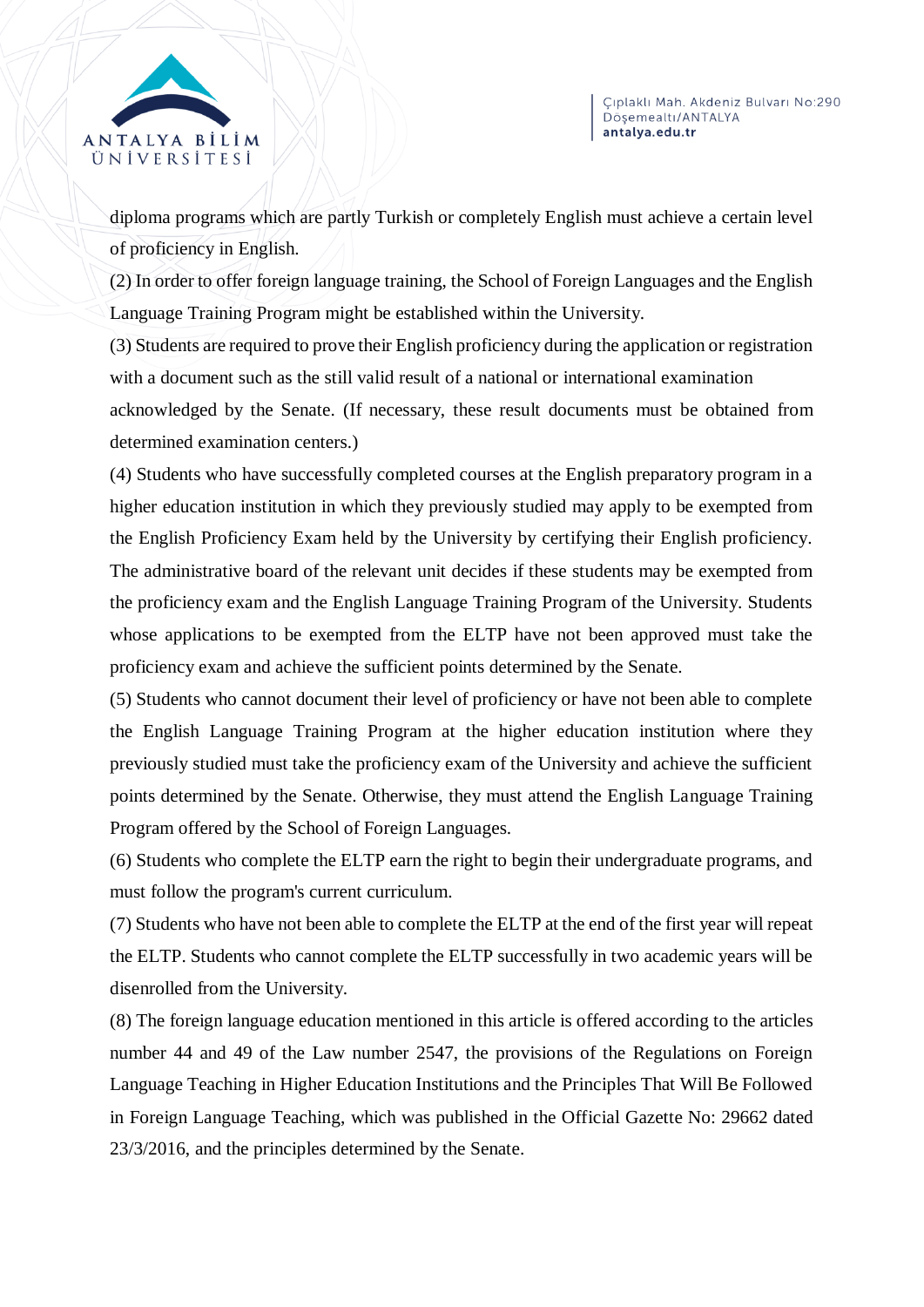

# **Renewal of Registration**

**ARTICLE 9** – (1) Students must renew their registrations at the beginning of each term within the period specified in the academic calendar. Late course registrations due to valid excuses are evaluated in accordance with the principles determined by the Senate.

(2) Students must have paid all the tuition fees for all the previous terms and for the current term to be able to renew their registrations for the current term.

Students cannot renew registration for the current term unless tuition fees have been paid, and will forfeit all rights and privileges of being a student if they have not paid the tuition fees.

(3) Students paying tuition fees must complete the course registration process by having their schedules, including the courses to be taken within the current term, approved by their advisors. The student responsible for the registration renewal and course registration process must complete the course registration process in person. After the student completes the enrollment process, course registration is complete.

(4) Students who have successfully completed all the courses in the curriculum but have not completed the internship must renew their registrations at the beginning of each term on the dates specified. Students in this situation must pay one fourth of the tuition fee for each semester that they register for their internships.

(5) Students who have not renewed their registrations for the term within the specified time period become inactive students. Inactive students cannot take the courses and exams during that term and forfeit their scholarships.

(6) The semester for which students do not renew their registration is included in the maximum duration of studies determined in the Article number 44 of the Law number 2547. Inactive students may renew their registration at the beginning of the following semester provided that they pay one third of the tuition fee for the semesters for which they have not renewed their registration, and the full tuition fee for the semester for which they are renewing their registration.

(7) Students' relations with the University are not terminated because of not renewing their registration as a result of not paying the tuition fee between the specified dates. However, relations of the students with the University may be terminated by the decision of the relevant boards of the University and the approval of the Council of Higher Education on if said students do not pay their tuition fees or renew their registration for four consecutive semesters.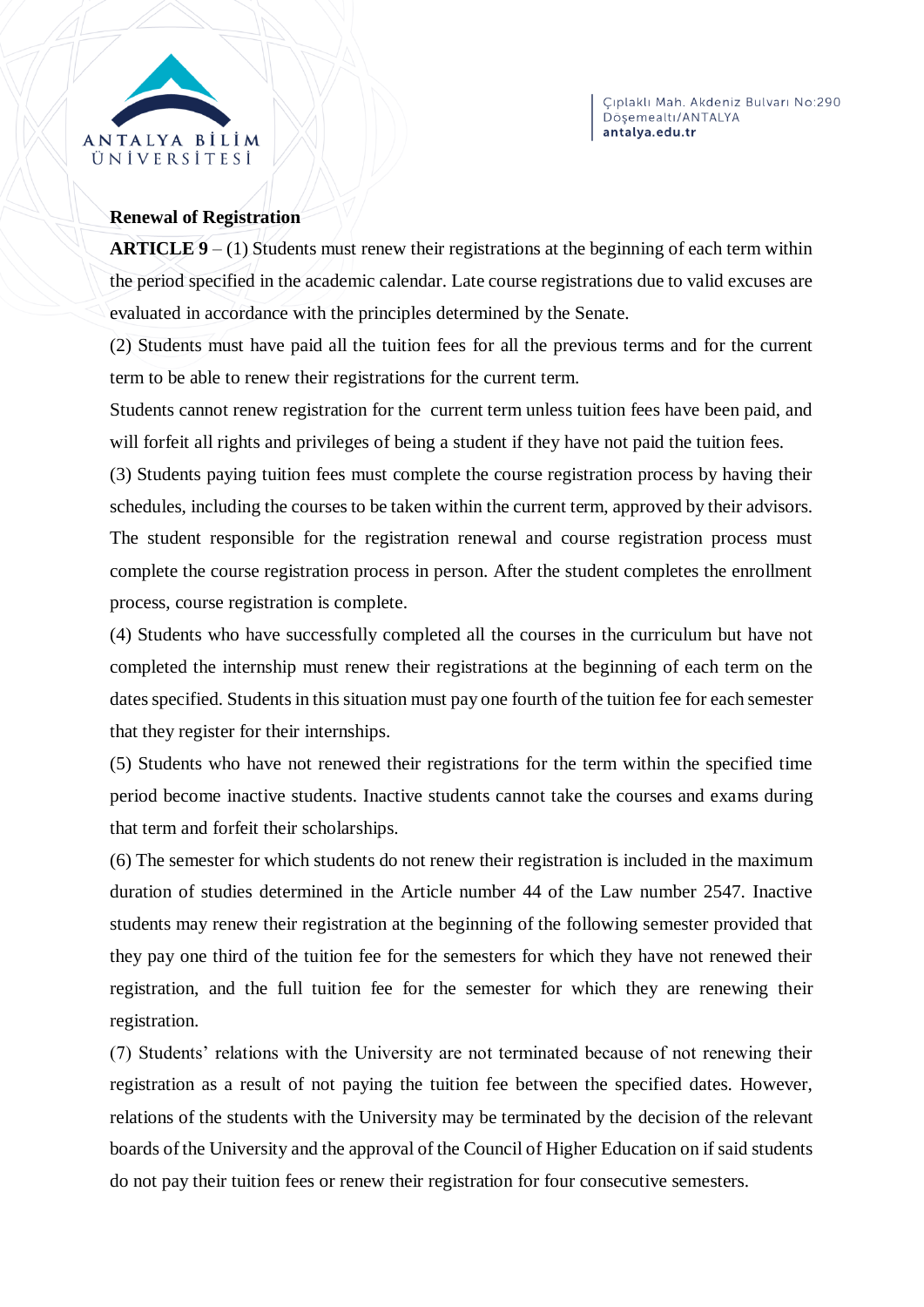

(8) Inactive students who have not renewed their registration for two consecutive semesters become subject to the same curriculum as the new students when they become active students again.

(9) Students who have participated in exchange programs may renew registration outside the registration period indicated in the academic calendar by the board decision of the relevant unit.

# **Undergraduate and Vertical Transfers – Double Major and Minor Programs**

**ARTICLE 10** – (1) Transfer and orientation procedures of transfer students from domestic or foreign higher education institutions to equivalent diploma programs at the same level of the University or of undergraduate transfers between the diploma programs at the same level within the University and the procedures regarding double major and minor programs are conducted in compliance with the provisions of the Regulations for Transfer within Associate and Bachelor's Degree Programs, Double Major Degrees, Minor Degrees and Inter-University Credit Transfer dated 24/4/2010 and published in the Official Gazette numbered 27561; and the principles determined by the Senate.

(2) Vertical transfer procedures of vocational schools to undergraduate programs are conducted according to the provisions of the Regulation for Undergraduate Degree Education of Vocational School and Open Education Associate Degree Programs Graduates published in the Official Gazette number 24676, dated 19/2/2002; and the principles determined by the Senate. (3) Students who would like to initiate undergraduate or vertical transfers must meet the conditions regarding foreign language proficiency mentioned in the Article number 8 of this Regulation. Students who do not meet these conditions must attend the English Language Training Program.

# **Course exemptions and adjustments**

**ARTICLE 11** – (1) New students may demand to be exempted from certain courses that are equivalent to the courses which they have already taken and passed at the higher education institution where they have studied previously.

(2) For exemption requests, students must apply to the Directorate of Student Affairs by one week prior to the start of the course registration with a letter of request that includes the content of the courses and their transcript. Exemption requests are assessed and finalized by the relevant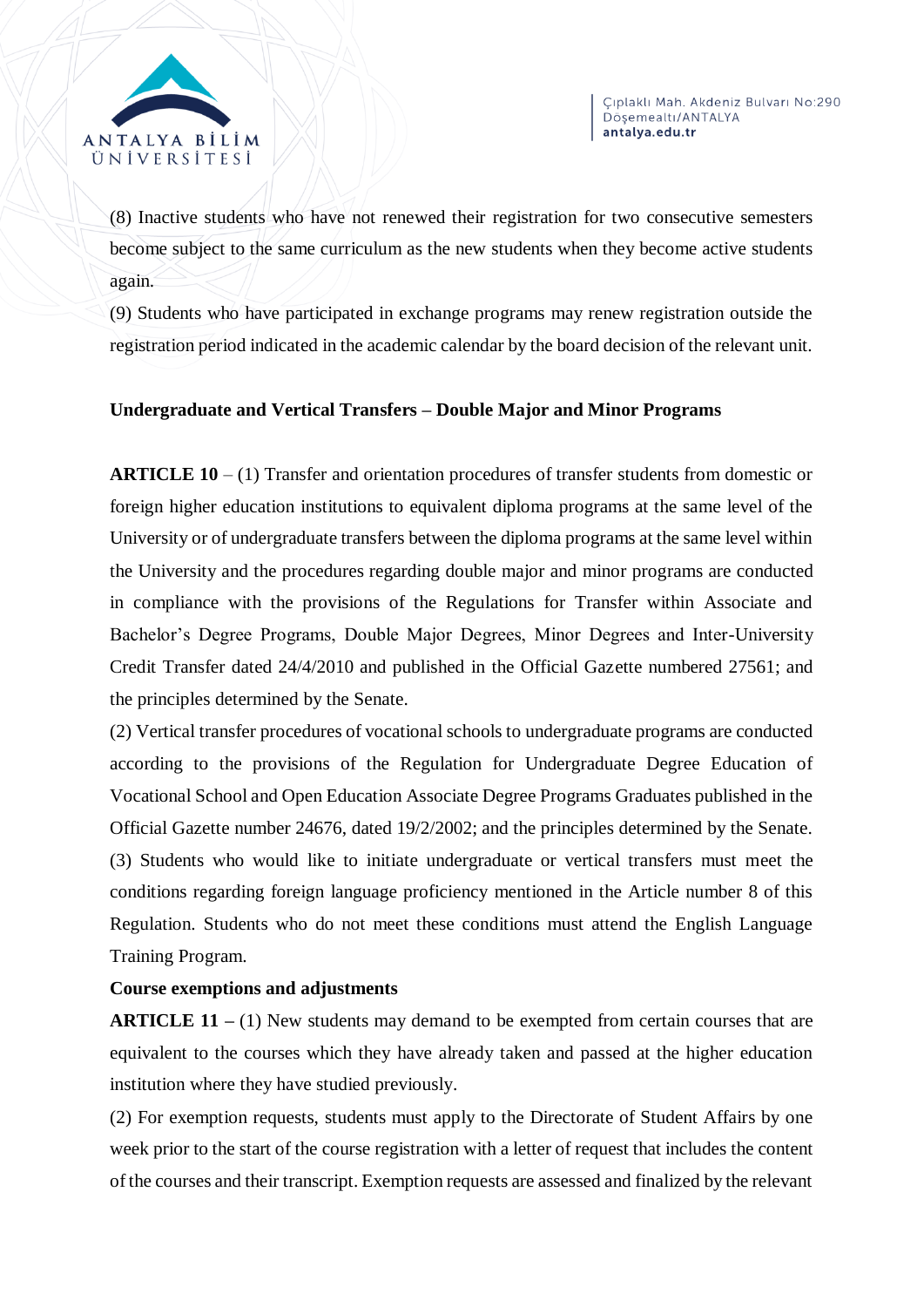

administrative board according to the principles determined by the Senate. Students may proceed with course registration according to the final decision.

(3) Courses which students are exempted from are assigned ECTS credits and letter grades and are included in the transcripts relevant to the diploma program to which students are registered. Total ECTS credits of the exempted courses may not exceed 180. If the total number exceeds 180, the courses which students will be exempted from will be the courses which the students have passed with the highest grades. For students who are exempted from certain courses to able to graduate, they must be registered at the University for at least two semesters and take at least 60 ECTS credits.

(4) According to the adjustment procedures, each 30 ECTS credits for the exempted courses approved by the administrative board of the relevant unit are equal to a semester and the number of the semesters coming from the credits of the exempted courses are included in the duration of studies of the students, except for the time spent at the English Language Training Program. In the event that the ECTS credits from the exempted courses are not multiples of 30, the remaining ECTS credits, if 24 or more, may be accepted as equal to a semester and a semester will be added to the duration of studies.

(5) The relevant department administers an exemption examination and decides on the courses which students will be exempted from if they are successful. These exempted courses are shown in the transcript with EX letter grade.

# **Special Student Status**

**ARTICLE 12 -** (1) Special students are those who are allowed to attend classes with special permission to improve their knowledge and skills.

(2) Applications of special students are finalized and the courses and total hours that they may take are determined by the board of the relevant unit upon the recommendation of the head of the relevant department.

(3) Special students are not regarded as University students; however, they are subject to the same academic and administrative rules as the students of the University. Upon request, these students are provided with a document showing the courses in which they are registered and their grades. This document is not a substitute for a diploma or does not indicate an academic level.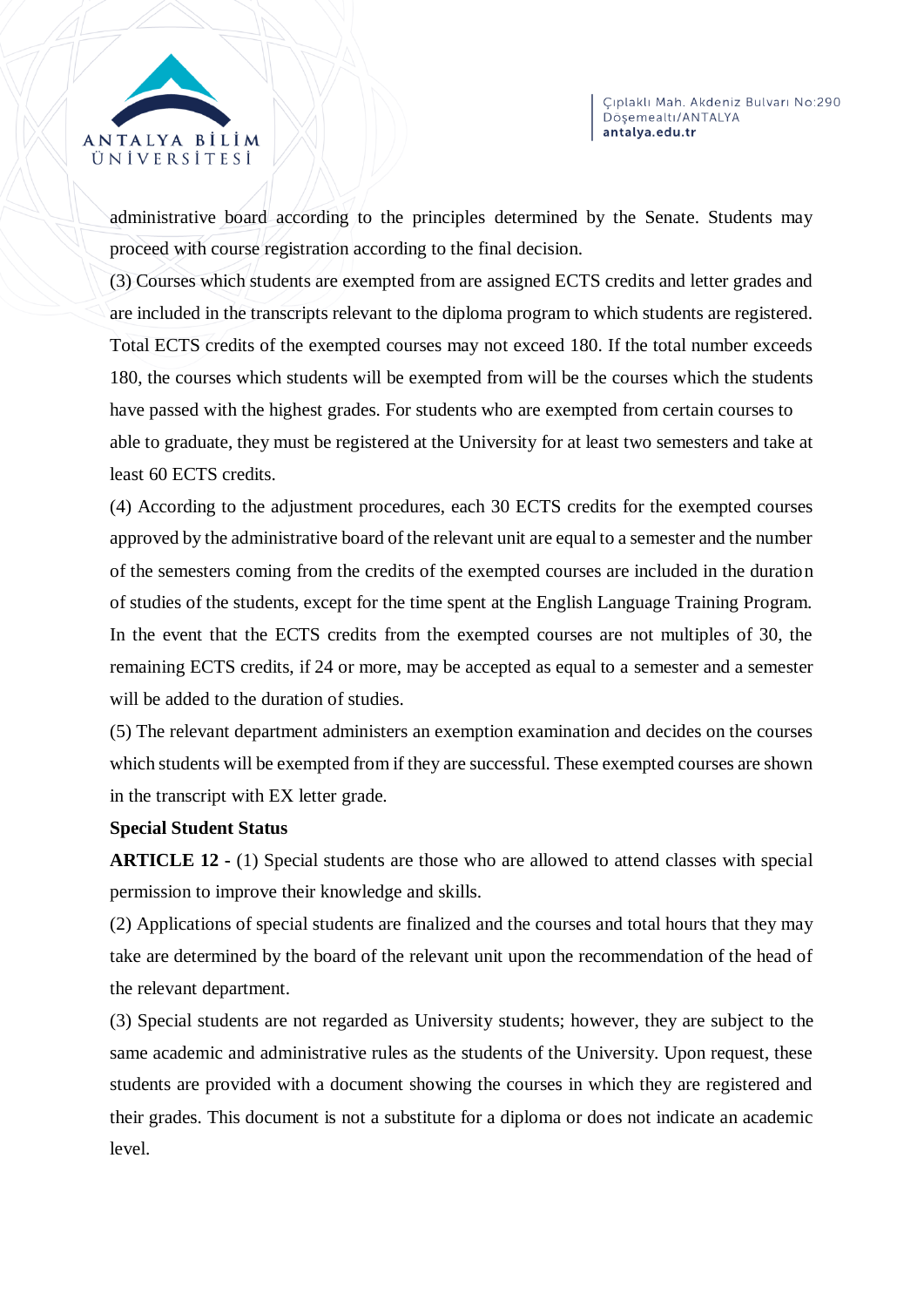

(4) Upon students' request, it is up to the approval of the administrative board of the relevant unit that students may take undergraduate level courses offered at a different higher education institution as special student and have these courses, which they have passed successfully, accepted equivalent to their academic requirements in their own diploma program at Antalya Bilim University. The relevant procedures are conducted in accordance with the provisions of the Regulations for Transfer within Associate and Bachelor's Degree Programs, Double Major Degrees, Minor Degrees and Inter-University Credit Transfer.

(5) Special students pay a tuition fee that amounts to the multiplication of 1/60 of the fee they are supposed to pay per an ECTS credit (according their departments), by the total number of ECTS credits.

#### **PART 3**

# **Principles Regarding Education**

#### **Academic Year and Academic Calendar**

**ARTICLE 13** – (1) An academic year is comprised of Fall and Spring terms, which last for 14 weeks each except for the final examinations. The Senate is entitled to extend or shorten the semester periods if necessary.

(2) Apart from the Fall and Spring semesters, the summer school may be opened for a maximum eight of weeks, including a week of exams which follows the seven weeks of classes, upon the request of the relevant administrative boards and the decision of the Senate. The summer school is administered according to the principles determined by the Senate.

(3) The summer school is opened during a period outside the normal duration of associate and undergraduate degree studies, and its academic calendar and tuition fees are determined individually.

(4) The academic calendar for each academic year which shows the dates and durations of the registration periods, courses, exams, etc. is determined upon a request by the relevant units and the decision by the Senate.

(5) No classes or exams are held on official holidays. However, educational activities or exams may be held on weekends or after the working hours on weekdays upon the decision of the administrative board of the relevant academic unit.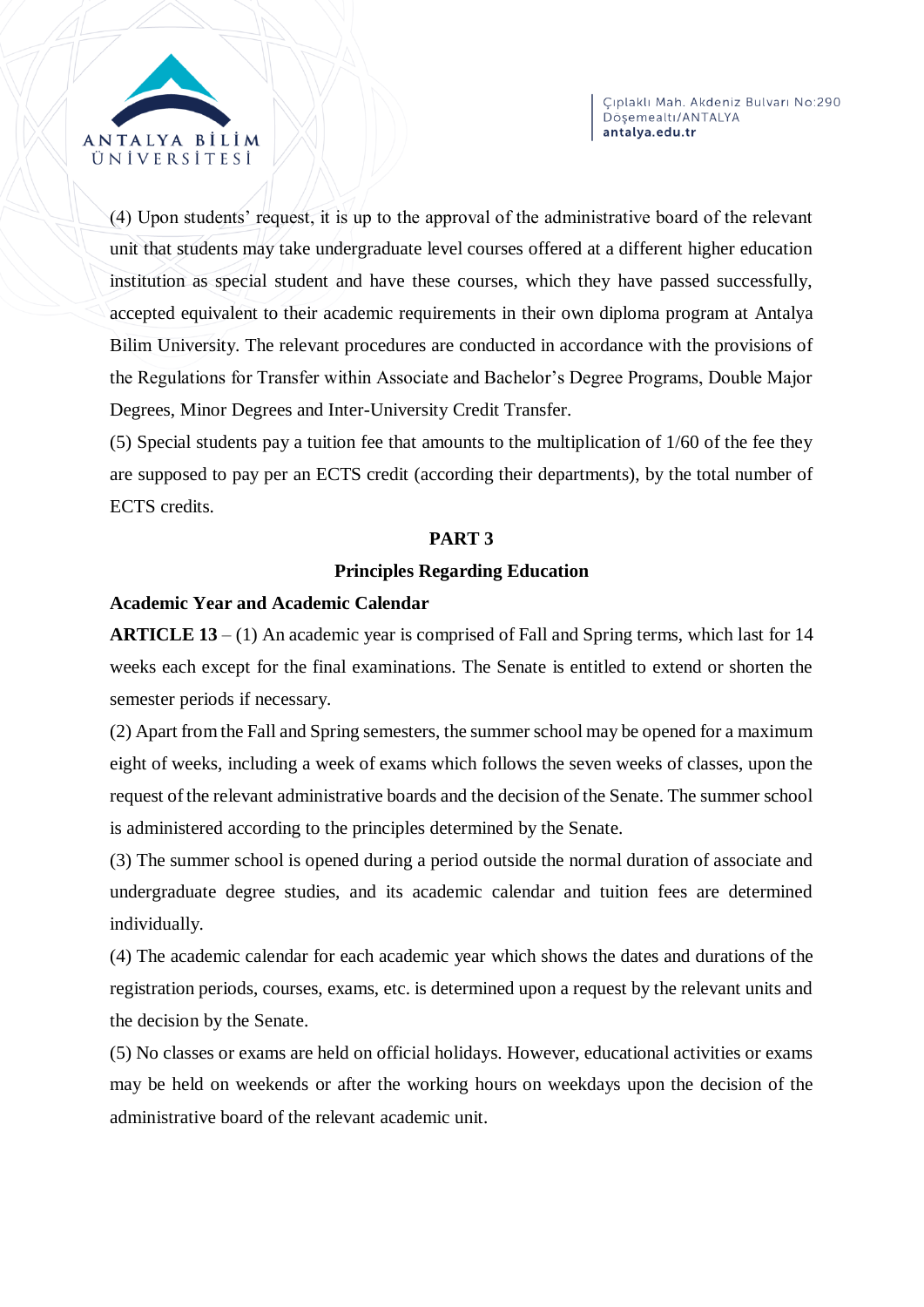

#### **Types of Education**

**ARTICLE 14** – (1) Antalya Bilim University offers formal, non-formal and distance education. (2) Within the framework of the principles determined by the Senate, distance education programs in which educational activities are planned and executed based on information technologies at the associate and undergraduate levels may be opened, which do not require that the students and professors are present in the same place.

#### **Duration of Studies**

**ARTICLE 15** – (1) Excluding the English Language Training Program, students must complete associate degree programs with two years of normal duration of studies in a maximum four years and the undergraduate degree programs with four years of normal duration of studies in a maximum 7 years as of the semester when they start to take courses from the program they are registered to regardless of whether they renew their registration or not. The maximum duration of studies at the English Language Training Program is two years.

(2) According to the provisions of this regulations, students may graduate earlier than the end of the normal duration of studies so long as they meet the requirements for graduation.

(3) The period of the suspension punishment is included in the normal duration of studies.

# **Program Curriculum and Course Load**

**ARTICLE 16** – (1) In the divisions, education is offered in the form of theoretical courses, interdisciplinary courses given by more than one division, modules, seminars, practical courses, project and studio studies, laboratory and workshop practices, practical applications, internships, sketches, applications on the field, final projects, and so on.

(2) Education is offered according to the program curricula whereby the names of the courses, their ECTS credits and weekly credit hours are indicated. Program curricula are prepared to enable the students to acquire the knowledge, skills and competences which the relevant diploma program requires for graduation based on the work load and they are validated by the decision of the administrative board and the approval of the Senate. The changes to the curricula are made through the same procedure. The way the changes will be implemented to the students will also be included in the decisions regarding the changes. The changes will take effect as of the beginning of the following semester at the earliest.

(3) Course load is the total ECTS credits of the courses which the student takes in a semester.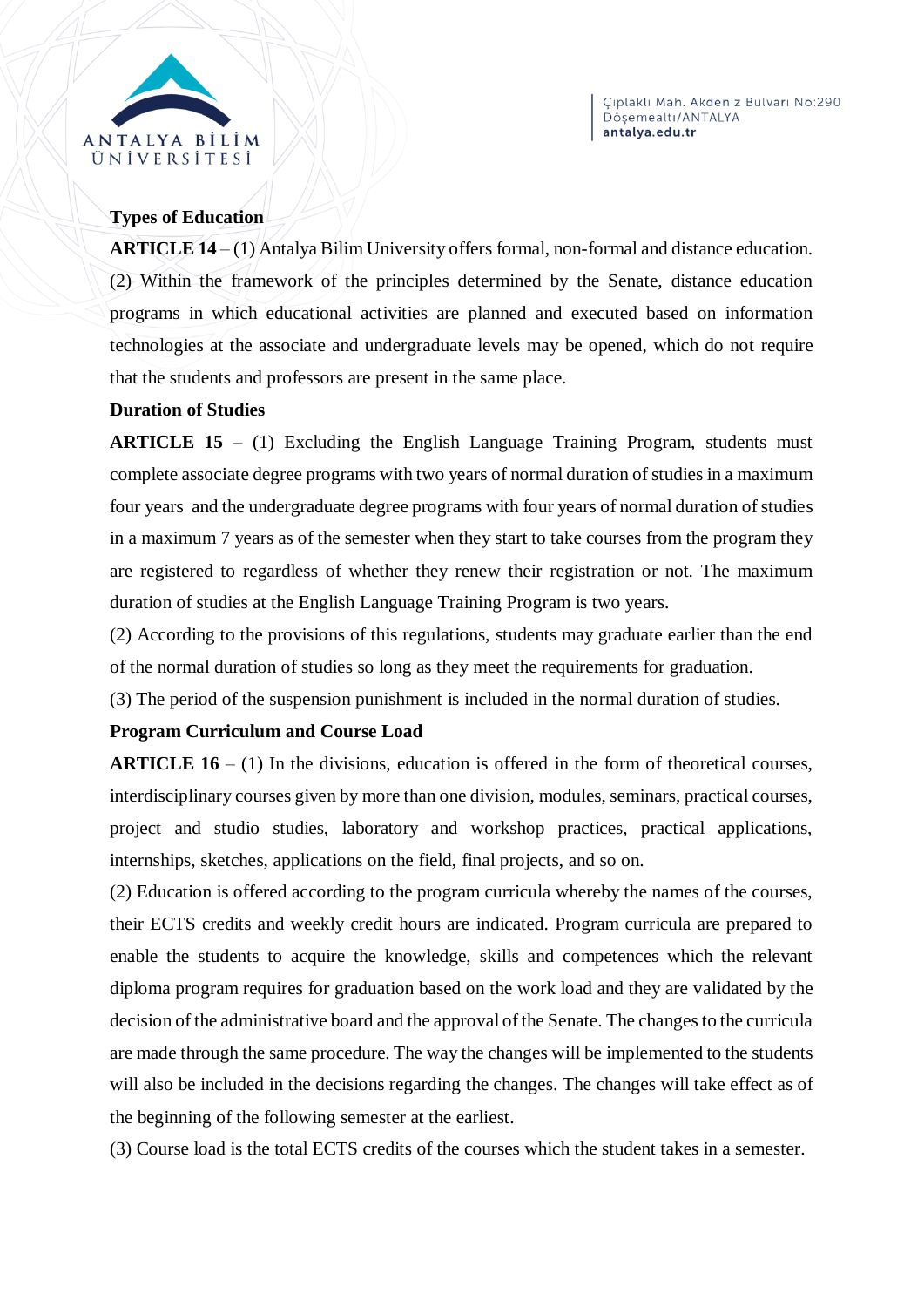



(4) The normal course load is 30 ECTS credits which the student is required to take in a semester of the curriculum. Students may not take more than 30 ECTS credits in the first and second semesters.

(5) In the event that students who are registered to the third semester and above have a course load of less than 30 ECTS, they can take an additional course. In that case, whether the total number of ECTS credits is above 30 is not taken into consideration.

(6) Students who have a GPA above 2,00 and are registered to the  $3<sup>rd</sup>$ ,  $4<sup>th</sup>$ ,  $5<sup>th</sup>$  or  $6<sup>th</sup>$  semesters can take two courses apart from 30 ECTS credits.

(7) Students who have a GPA above 2,00 and are registered to the seventh semester or above can take as many courses as they want without any ECTS limitations as long as the course load is not above 45 hours in a week. During registration, it is mandatory to give priority to the courses which were taken and failed before. The courses that were taken before and do not have compulsory course attendance are not added to the weekly course load.

(8) Students who enroll in the university through lateral transfer can take courses up to 45 hours a week without any ECTS limitations only for the first and second semesters after registration. In following semesters, policies of the relevant article in the directive are applied.

(9) Students with a GPA of 3,50 or above may be given right to take courses above the current ECTS limitation with the positive judgement of the advisor and the approval of the dean.

(10) Students with a GPA below 1,80 cannot take courses more than the regular course load, which amounts to 30 ECTS+ credits. In cases where the student has enrolled for his/her first semester in spring semester, provisions for the maximum course load is applied starting from the second semester. Fifth sub-article of this article isn't applicable for specified circumstances. (11) Students who have GPA between 1,80 and 1,99, and enroll for the  $3<sup>rd</sup>$ ,  $4<sup>th</sup>$ ,  $5<sup>th</sup>$  or  $6<sup>th</sup>$ semesters can take one course in addition to 30 ECTS credits, and students who enroll for the seventh semester or above can take two courses in addition to 30 ECTS credits.

(12) The course load of the students of double major and minor programs is determined by the board of the relevant unit from which courses are taken.

(13) The minimum course load is 10 ECTS as of the third semester.

(14) All activities included in the program curricula are regarded as being within the course load subject to this Regulation. Some courses determined by the Senate may be regarded as being within the course load but not included in the GPA calculation.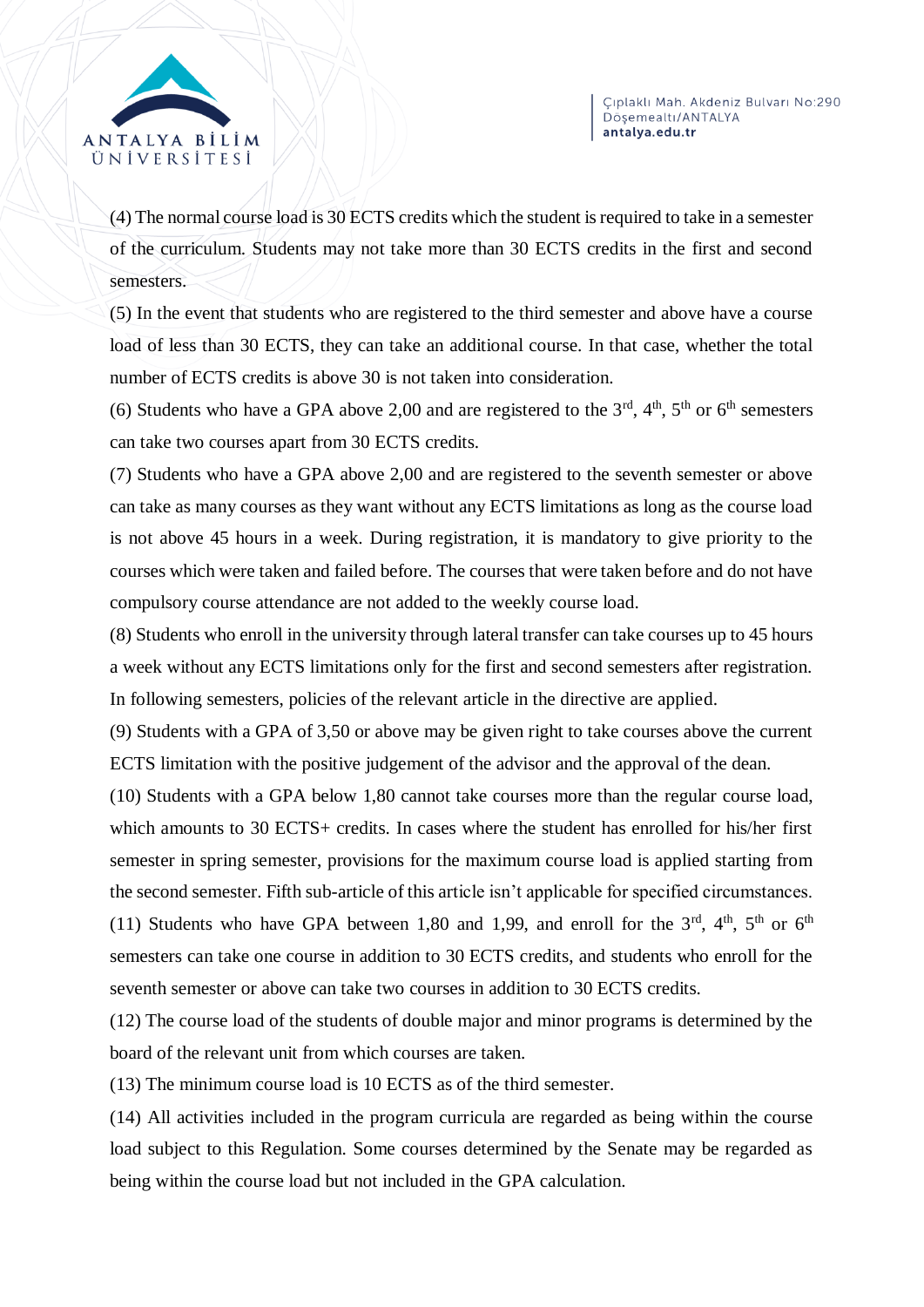



(15) Weekly schedules prepared according to the program curricula are announced to the students at the beginning of each semester.

(16) Mandatory practical education in the sector may be required in program curricula. Procedures and principles regarding the education in the sector are determined by the Senate within the framework of the relevant provisions of the regulation.

(17) In the programs with mandatory internship requirements, the procedures regarding the internship, applications and suchlike practices are determined by the Senate upon the request of the relevant boards.

# **Mandatory and Elective Courses**

**ARTICLE 17** – (1) The program curriculum is comprised of mandatory and elective courses. Mandatory courses are the ones which the students must take while elective courses are the ones which the students may take in line with their interests.

(2) Elective courses may be chosen from program curricula or from among certain groups of courses. Elective courses are opened with the decision of the administrative board of the relevant division and removed through the same procedure. The administrative board of the relevant unit may put minimum and/or maximum quotas of students for each elective course and determine the principles regarding the elective courses which may be taken from other departments.

# **Prerequisite and Corequisite Courses**

**ARTICLE 18** – (1) A prerequisite course is one which students must have taken and passed with at least a D before a certain course can be taken.

(2) A corequisite course is one which students must take together with a certain course. Students who have already taken and passed a corequisite course with at least D may take the course which requires this corequisite course.

(3) Prerequisite and corequisite courses are determined by the administrative board of the relevant department.

# **Common Mandatory (Core) Courses**

**ARTICLE 19 –** (1) The common mandatory (core) courses -- namely Atatürk's Principles and the History of the Turkish Revolution, Turkish Language, and the foreign languages which are mentioned in the clause (ı) of the first paragraph of the Article Five of the Law number 2547 - - are included in the program curricula and students must take them as credit courses for two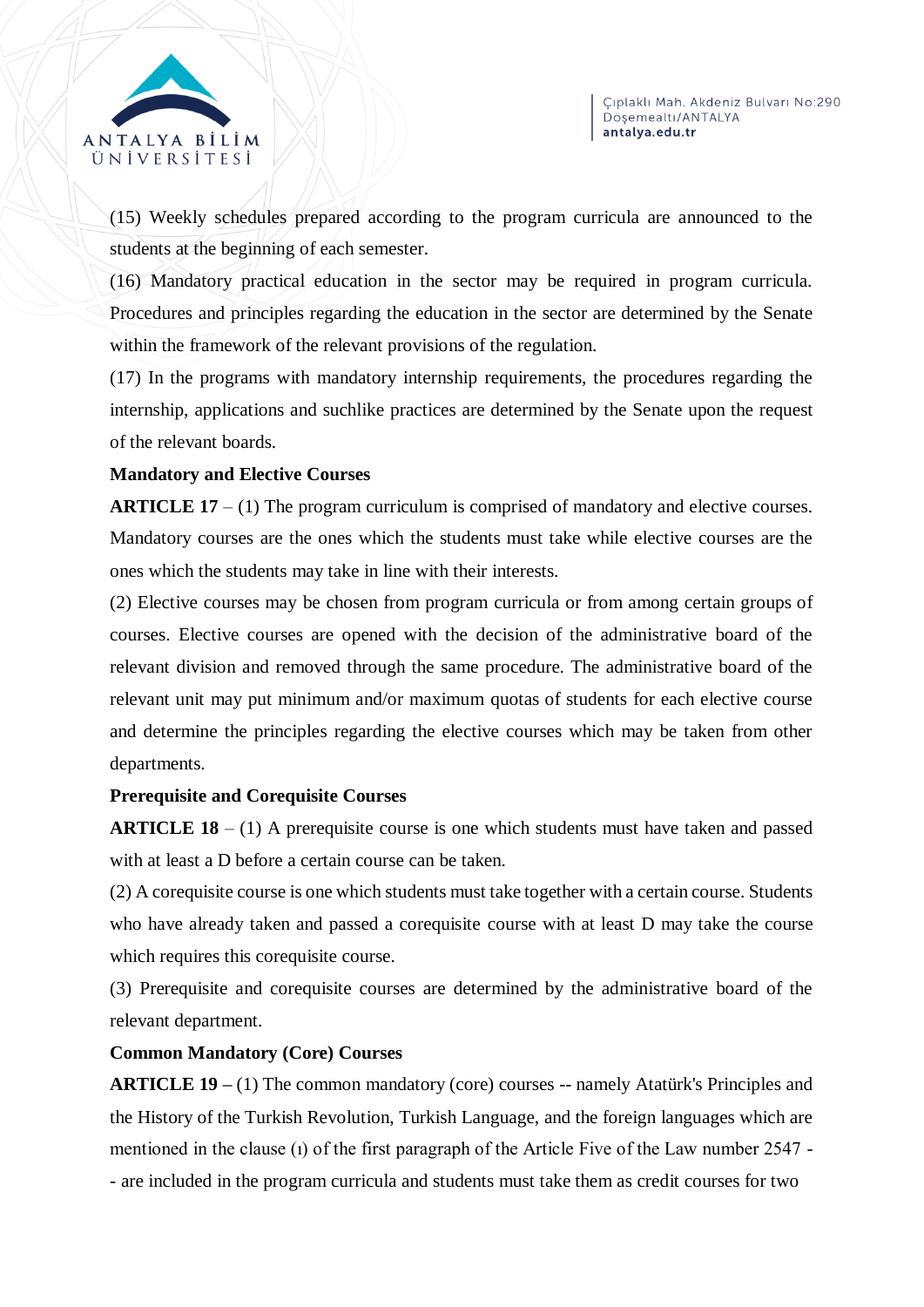

semesters. These courses may also be offered in the form of distance education based on information technologies.

#### **Advisors**

**ARTICLE 20** – (1) For each student, a member of the faculty is assigned as an advisor by the relevant department. The advisor tracks the student throughout his or her education and offers advice regarding the mandatory and elective courses he or she must take within the associate or 10 undergraduate degree programs and double major and minor programs. The student prepares his or her schedule of classes with the advisor and must obtain the approval of the advisor for the schedule of classes.

(2) In the event that the advisor is not on duty at the University due to any valid reason during the registration period, the department head appoints a member of faculty temporarily as advisor and the students are informed about this.

#### **Course Registration**

**ARTICLE 21** – (1) For each semester, students must register for the courses within the period specified in the academic calendar upon the approval of the advisor. Students may not attend courses for which they do not duly register within the registration period, take the relevant exams or be granted grades from these exams. Late registrations are accepted according to the policies determined by the Senate.

(2) Each course for which students register must have an equivalent in their program curriculum. Students must obtain approval from their advisors for each course. Students may take associate, undergraduate or master's degree courses which do not have any equivalent in their own program curricula within the limit of the maximum course load restrictions upon the approval of their advisors. The credits for these courses are not included in the total number of credits which the students take for graduation and the grades granted from these courses will not be included in the GPA calculations.

(3) Except for the students who register for the first time in the spring semester, all students must register for all the courses included in their program curricula except for the exempted ones in their first semester. For the second semester, students must register for all the courses in their curricula except for the exempted ones and the ones with a prerequisite course which the student has failed. As of the third semester, course registrations are done in the beginning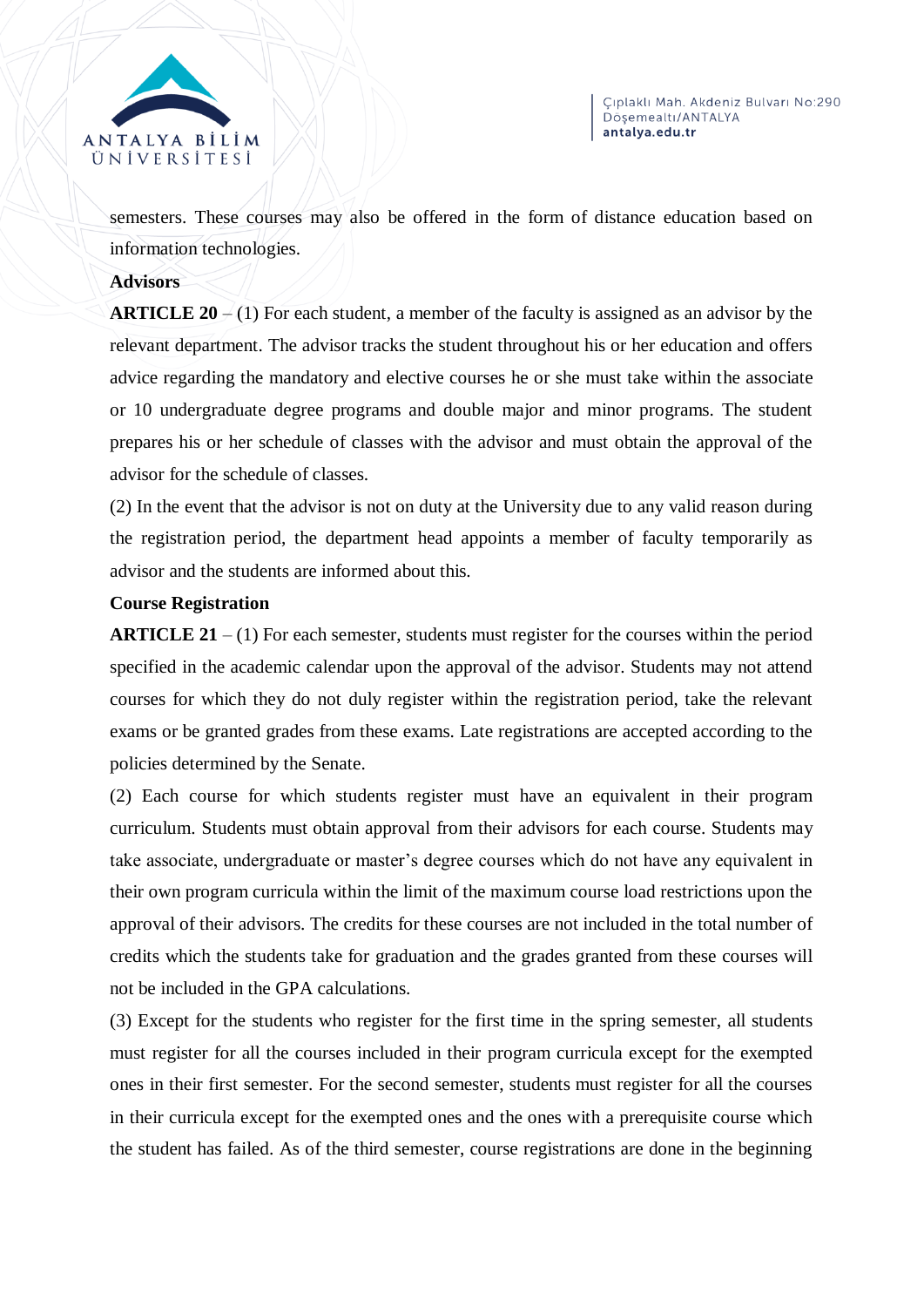Çıplaklı Mah. Akdeniz Bulvarı No:290

each semester according to success level of the students determined by NTheir up-to-date ANTALYA BİLİM<br>Ü**GPA**SERSITESİ

(4) Students must especially register for the courses which they have failed in the previous semesters or the courses which they have not taken yet. Students must take these courses according to their row in the curriculum. As for courses which have been removed from the program curriculum or are closed, students take other courses required of them.

(5) In cases where there is an overlap in the schedule between the courses that are taken for the first time and the courses failed with FX grade, student cannot take one of these courses. If the courses failed with F grade and the courses that are taken again to increase the average score are on the same hour, it is not considered an overlap.

(6) As of the third semester, students may take courses from the curriculum of the same semester of the next year within the maximum course load restrictions in the event that they are exempted from certain courses, have failed prerequisite courses, started the department in the spring term after passing the proficiency exam, have not been able to take courses from previous semesters, have taken semester leaves or participated in an interuniversity exchange program.

(7) The administrative boards of the relevant units may allow students to take more than one elective course with fewer credits so long as the credit requirements of the curriculum are met. (8) It is the department head's discretion whether to allow students to take fewer credits, down to 10 ECTS credits, than the minimum course load or to slightly exceed the maximum course load due a course which is otherwise impossible to take due to the restrictions.

#### **Adding and Dropping Courses**

**ARTICLE 22** – (1) Students may change the courses for which they have registered until the deadline determined in the academic calendar with the approval of their advisors within the credit restrictions.

#### **Withdrawal**

**ARTICLE 23** – (1) Except for the first two semesters, students may completely withdraw from one of the courses in the curriculum each semester until the deadline mentioned in the academic calendar with the approval of the advisor. The course from which the student withdraws is regarded as not having been taken at all and it is shown with W in the transcript.

(2) Students may not withdraw from courses from which they have been granted F, FX or U, or have already withdrawn beforehand.

(3) If students withdraw from a course while they are repeating it, their previous grade is included in the GPA calculations.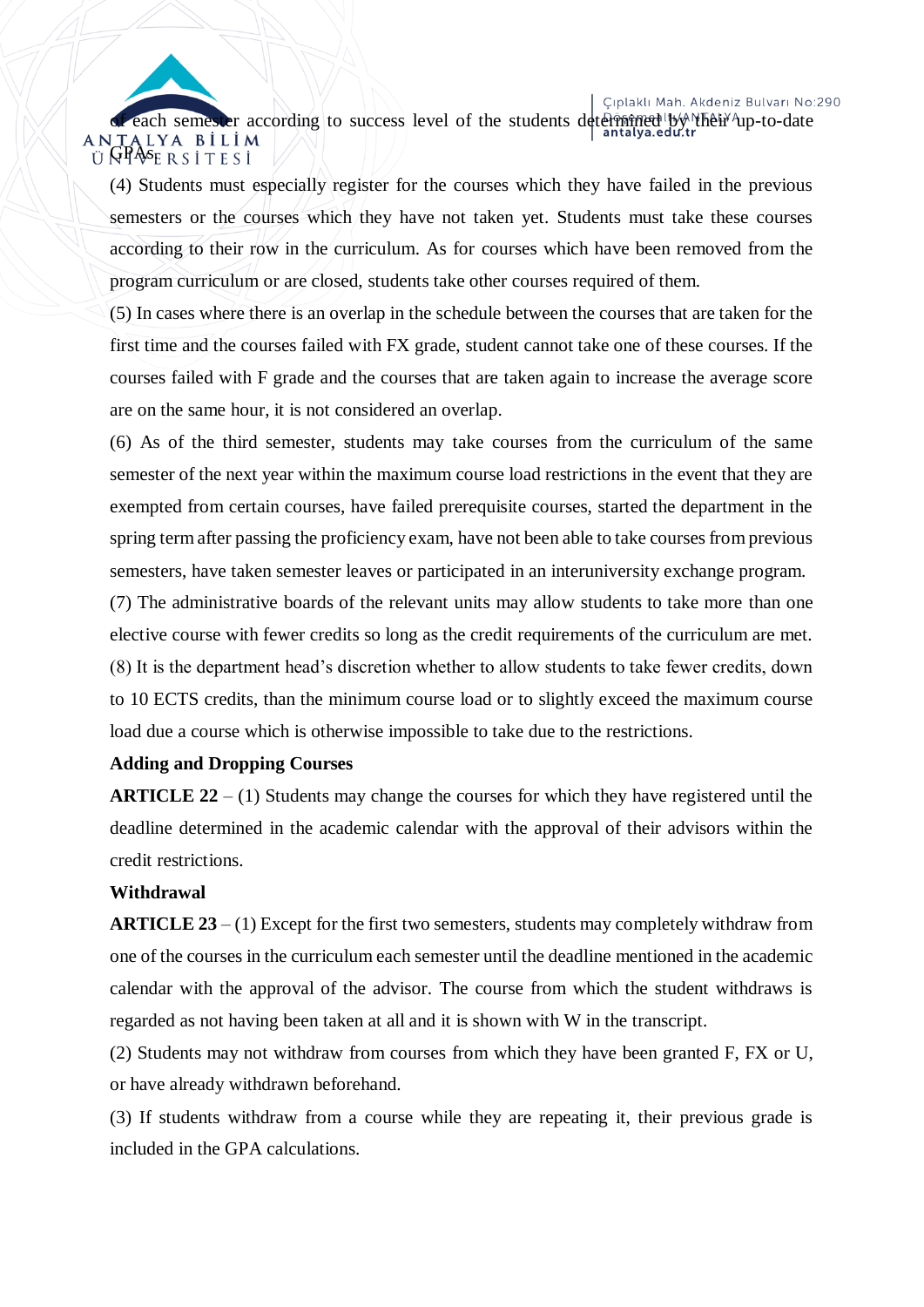

#### **Course attendance and grades**

**ARTICLE 24 –** (1) In line with the policies determined by the relevant faculty or department, students must attend classes, laboratory and applied courses, take all the exams and participate in other studies deemed necessary by faculty members.

(2) Students must attend 70% of classes and 80% of independent applied courses such as laboratory courses and workshops. Student attendance is checked by the relevant member of faculty.

(3) Students who cannot meet the attendance requirements cannot take final exams at the end of the semester. These students are given a grade of FX and the list of these students is announced in the last week of the classes.

(4) In the event of repeating theoretical courses and lab courses, if the student has already met the attendance requirement while taking such courses previously, the relevant faculty member may excuse the student from attendance. However, the student must still fulfill the other course requirements.

(5) The academic achievement of the student at a course is determined by the relevant faculty member based on the assignments, projects, workshops, field studies, practices, laboratory studies, seminars, quizzes, midterms and suchlike as well as semester activities and final exams. The share of each of these academic activities in the final grade must be announced at the beginning of the semester.

(6) The results of all the semester activities as well as final exams must be announced to the students. 12

# **Cheating and Plagiarism**

**ARTICLE 25** – (1) In the event of a suspicion of cheating, attempting to cheat, plagiarism or suchlike breaches described in the Disciplinary Regulation for Students of Higher Education published in the Official Gazette dated 18/8/2012 and numbered 28388 in any exam, assignment, report or other means of assessment, the relevant student will be subject to disciplinary proceedings. In the course of the proceedings, the student is not granted any grades for the assessment. If the student is found innocent as a result of the disciplinary proceedings, the student's work is assessed. If necessary, the student will be given a make-up exam or makeup assignment. A student who is found guilty will receive disciplinary punishment as well as being graded as a zero for the relevant exam or work.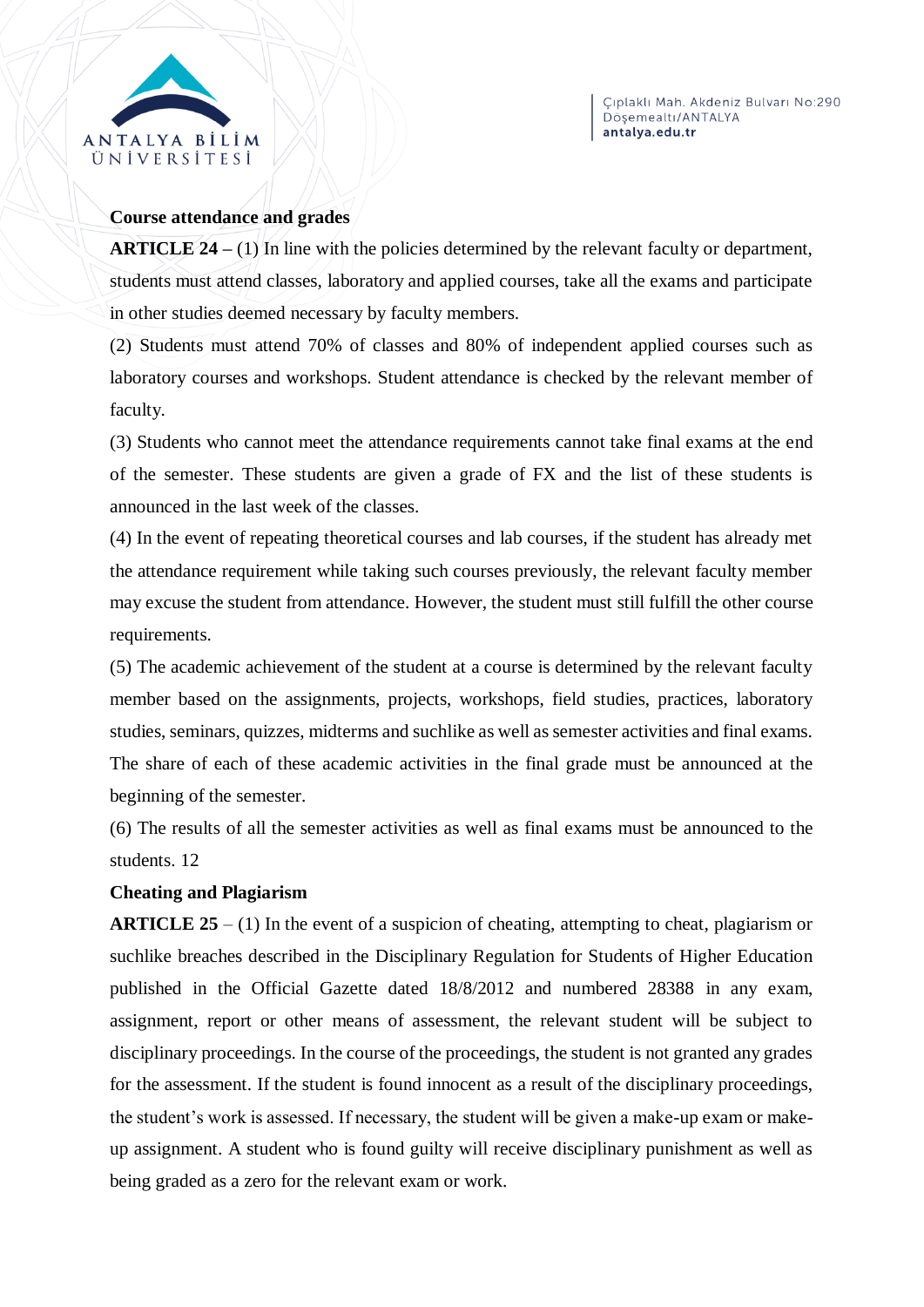

(1) The relevant faculty member assigns one of the letter grades in the list below for the course the student has taken after assessing the student's achievement in the mid-term exams, work performed during the semester, and finals, and also by taking into account the overall achievement level of the class. The numerical equivalents of the letter grades are given below:

| Letter           | A+   | A    | A-   |      |      | B-   |      |      |      |      |      |      |
|------------------|------|------|------|------|------|------|------|------|------|------|------|------|
| Grade            |      |      |      |      |      |      |      |      |      |      |      |      |
| <b>Numerical</b> | 4,00 | 4,00 | 3,70 | 3,30 | 3,00 | 2,70 | 2,30 | 2,00 | 1,70 | 1,30 | 1,00 | 0,00 |
| Equivalent       |      |      |      |      |      |      |      |      |      |      |      |      |

| Letter         | <b>FX</b> | EX    | S         | U          | W       |        | $\mathbf P$ | AU    |
|----------------|-----------|-------|-----------|------------|---------|--------|-------------|-------|
| Grade          |           |       |           |            |         |        |             |       |
| <b>Explana</b> | Failure   | Exemp | Satisfact | Unsatisfac | Withdra | Incomp | In          | Audie |
| tion           | for       | ted   | ory       | tory       | wal     | lete   | Progr       | nce   |
|                | Non-      |       |           |            |         |        | ess         |       |
|                | Attenda   |       |           |            |         |        |             |       |
|                | nce       |       |           |            |         |        |             |       |

(2) Below are the explanations regarding the grades A+, FX, W, I, EX, S, U, P, AU:

a) A+: Assigned to students who show exceptional accomplishment in a course.

b) FX: Assigned to unsuccessful students who do not meet the attendance requirements or requirements related to the relevant course. This grade is regarded as F in the GPA calculations. c) W: Assigned to students who withdraw from a course with the approval of their advisor. The course taken is shown in the transcript; however, it is not included in the GPA or credit calculations.

d) I: For the courses which are based on projects, a thesis or similar assignments, the "I" grade is assigned to students who have failed to complete their tasks by the end of the semester due to reasons found valid by the relevant faculty member. These students must complete the requirements within two weeks at the latest after the final exams and be assigned a letter grade. Students who fail to complete the requirements are assigned "F" or "U". However, in the event of a prolonged illness or a similar situation, students may be given time until the beginning of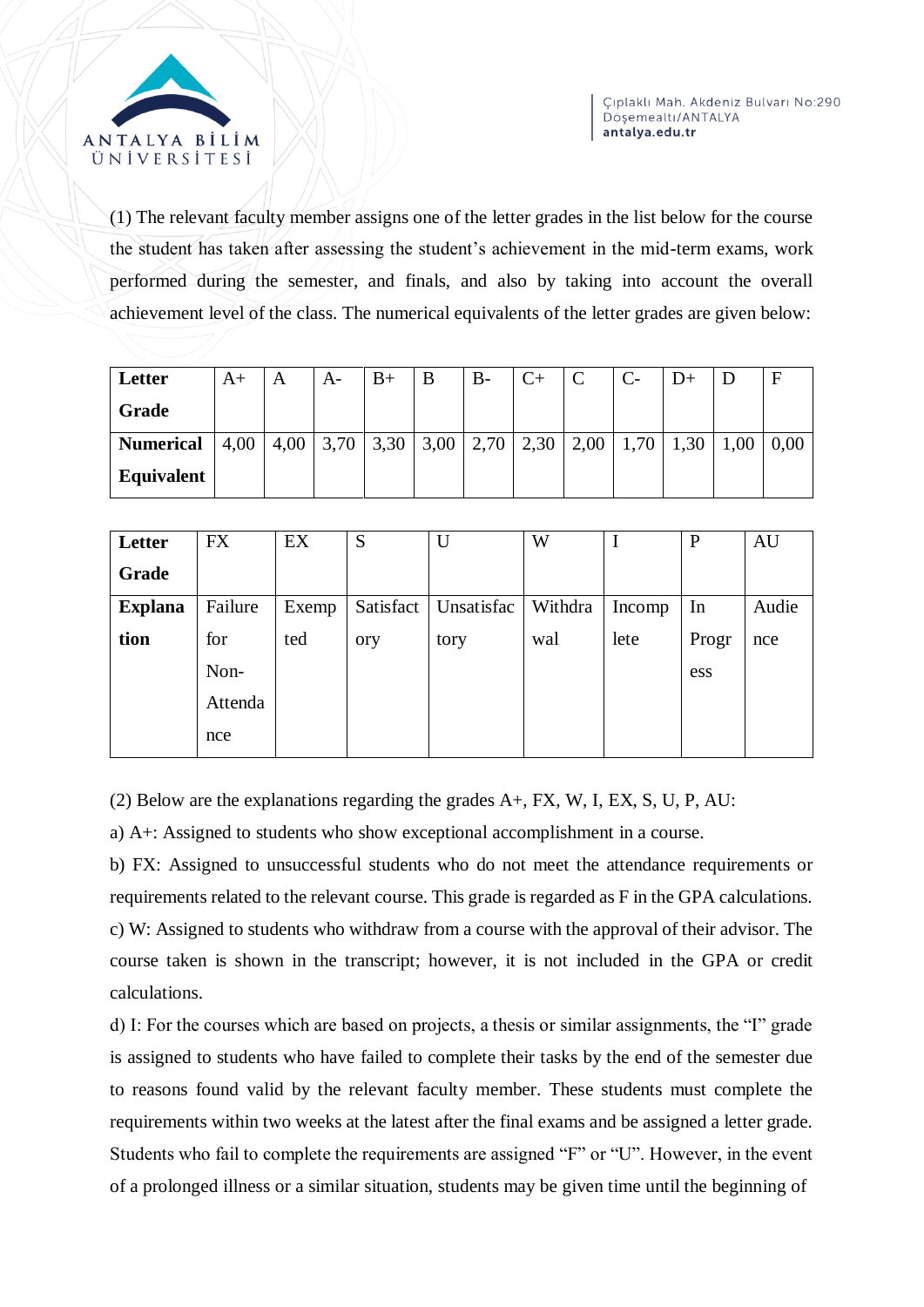

the next registration period with the approval of the relevant administrative board based on the "I" grade. 13

e) EX: Assigned to students who pass the exemption exams administered by relevant departments for the courses determined by the Senate. This grade is not included in the GPA calculations; however, its credit is included in the total number of credits taken by the time of the graduation.

f) S: Assigned to students when they are successful at an internship or a similar task, or a noncredit course.

g) U: Assigned to student who failed an internship or a similar task, or a non-credit course.

h) P: Assigned at the end of the first semester for courses which last for more than a semester. This grade is not included in the GPA calculations.

i) AU: Assigned to students for courses which they take as non-credit with the written consent of the relevant faculty member to audit and pass the course. In the event of failing the course, students are regarded as not having taken the course at all. This grade is not included in the GPA or credit calculations. All students may audit courses.

# **Assessment of Grades**

**ARTICLE 27** – (1) Passing grades for a course are  $A$ +,  $A$ ,  $A$ -,  $B$ +,  $B$ ,  $B$ -,  $C$ +,  $C$ ,  $C$ -,  $D$ +, $D$  or S.

(2) Students who are assigned F, FX or U for a course fail. The Senate is entitled to consider C-, D+ or D as failing grades.

# **Assessment of Academic Proficiency**

**ARTICLE 28** – (1) The academic proficiency of students are assessed by their GPAs at the end of each semester. The total ECTS credits which students take from a course are derived by multiplying the ECTS credits of the relevant course with the numerical equivalence of the letter grade which the students are assigned from that course. The GPA for the semester is calculated by dividing the total number of ECTS credits earned from all of the courses which students take throughout the semester by the total ECTS credits for the courses which students take.

(2) The general grade point average (GPA) is calculated by dividing the total number of ECTS credits earned from all the courses which students have registered for in all the semesters by the total number of ECTS credits for all the courses which students have taken. In the event of repeated courses, the most recent grades are included in the GPA calculations. However, all the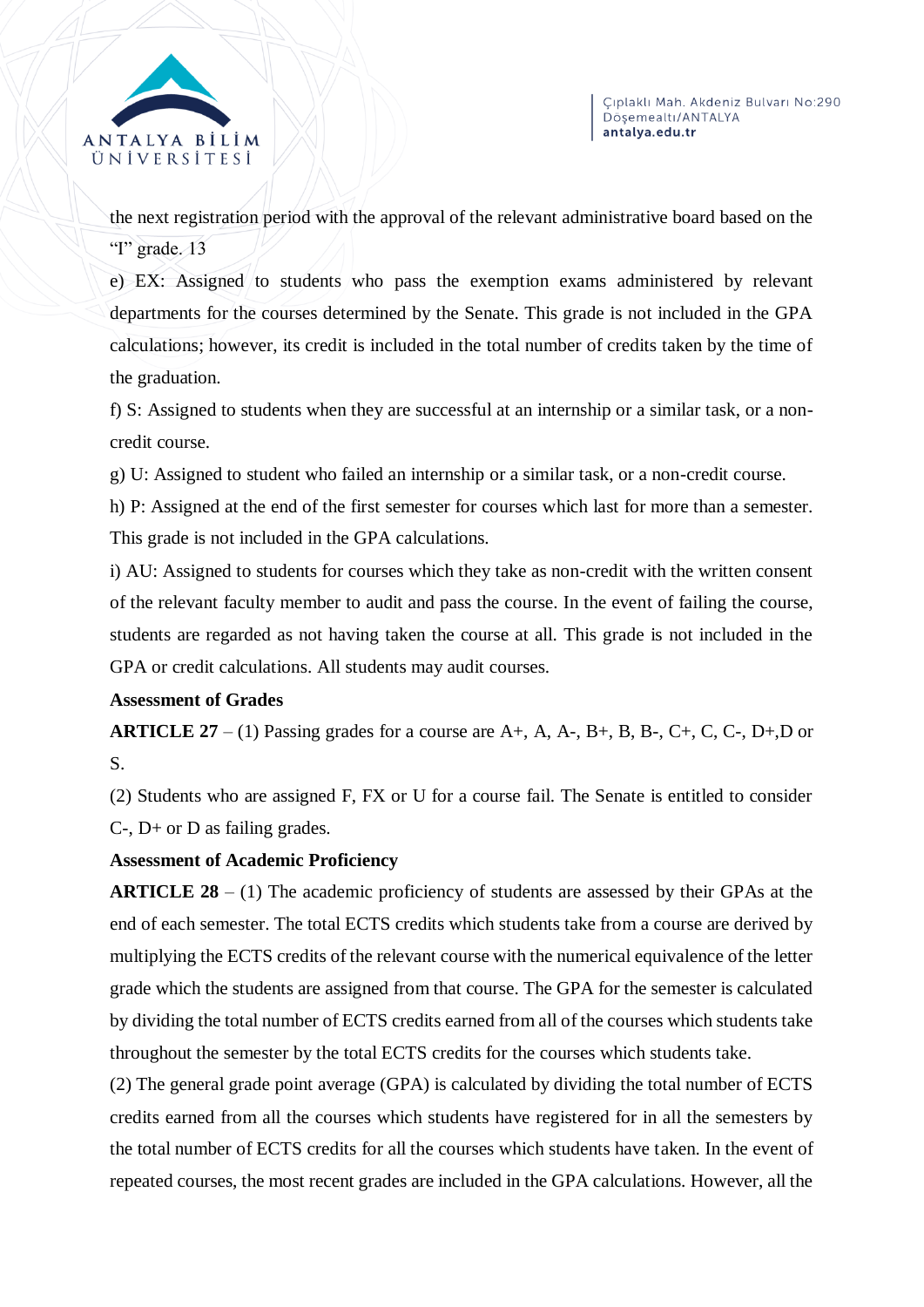

grades taken previously are shown in the transcript. Both the semester GPA and the overall GPA are shown with two digits after the period. When the third decimal digit is 5 or more the number is rounded up and when smaller than 5 the number is rounded down.

(3) At the end of the summer term, the GPA of students are calculated again taking the summer term grades into account.

(4) Students who have not had disciplinary punishment or a received a failing grade (F, FX or U) at the end of semester within the normal duration studies and have taken the minimum 30 ECTS credit load are regarded as honor students for that semester if they have achieved a semester GPA of 3.00 – 3.49 and high honor students if their semester GPA is higher than 3.50. (5) The academic status of students whose overall GPA has been 2.00 or above since the end of the second semester is considered successful and the status of those with a overall GPA of 1.99 and below is considered academically unsatisfactory.

(6) During the course registration for each semester, the courses for which students have not been assigned a letter grade previously are regarded as new courses. The Senate may decide that certain courses will not be accepted as new courses.

# **Repeating Courses**

**ARTICLE 29** – (1) Students who fail a course must repeat it in the first semester that it is offered. The previous grade is not included in the overall GPA once the most recent grade for this course has been assigned. However, the GPA for the semester calculated with the previous grade taken from this course remains unchanged.

(2) If the course which the student must repeat has been removed from the curriculum and is no longer available, the student may take an equivalent course suggested by the department and approved by the board of the relevant unit. In this case, the previously taken course is included in the transcript but it is not included in the overall GPA calculations.

(3) Students may repeat a course which they have previously taken and passed, within the maximum course load restrictions, alongside the course requirements of the relevant semester with the approval of their advisor so long as the enrollment limit for the course allows.

(4) In the event that the course to repeat is an elective, the student may choose another course in the same group of elective courses in place of the aforementioned course. In this case, the previously taken course is shown in the transcript but is not included in overall GPA calculations.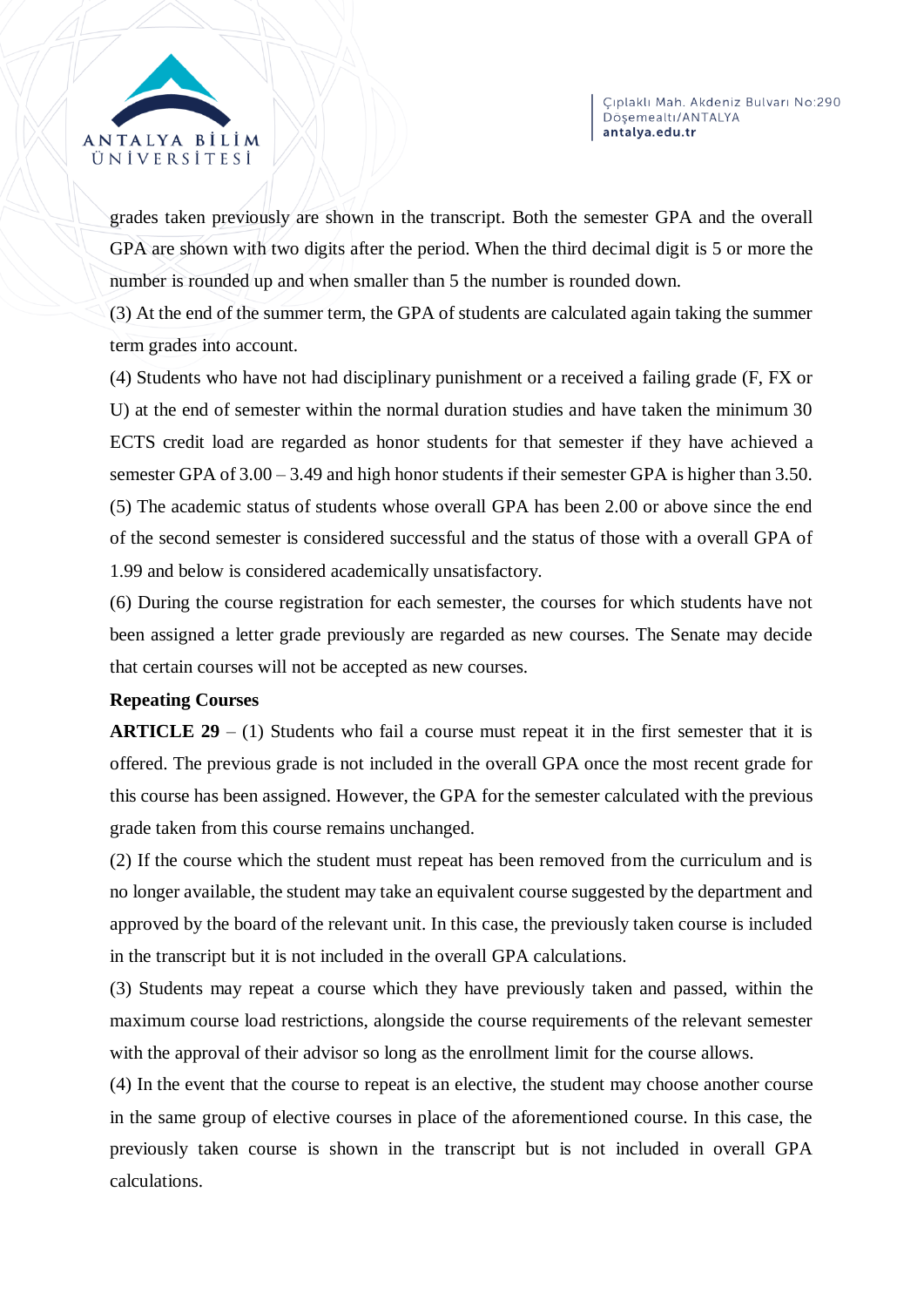

(5) The Senate determines the policies regarding which courses are and are not accepted. **Exams** 

**ARTICLE 30** – (1) Exams consist of a midterm exam, final exam, make-up exam, exemption exam, additional exam and single course exam.

(3) Exams are administered according to the rules established and announced by the departments. Students must produce their IDs to take an exam.

(4) Exams cannot be administered outside of University buildings. However, IT-based exams for distance education and exams of the courses and practicums held in the field may be administered outside of University buildings, per the decision by the relevant board.

(5) The grade assigned to students from an exam which they took under false pretenses is invalid and may be is cancelled by an administrative board decision.

(6) Proficiency exams, placement exams and all other kinds of exams assessing academic achievement may be administered electronically from a question database, in which the questions are categorized according to their fields and difficulty levels and stored securely, by sending each student a different question at a different time, as well as being administered on paper simultaneously for all the students.

# **Mid-term Exams**

**ARTICLE 31** – (1) Mid-terms are the exams administered within the semester in which the relevant course is given. Mid-term dates are announced by the relevant faculty members two weeks in advance for the latest of the exam date.

(2) For each course, at least one mid-term exam is administered per semester. Assignments, projects and similar tasks may be accepted as mid-terms.

(3) If a student does not take a mid-term exam, including for a repeated course, without a valid excuse, the student will be assigned a grade of zero (0) and the average grade for the course will be calculated accordingly.

(4) Students may take final exams even though they do not take mid-term exams.

# **Final Exams**

**ARTICLE 32** – (1) Final examinations are the exams administered at the end of the semester in which the relevant course is given. The dates of final exams are indicated in the academic calendar.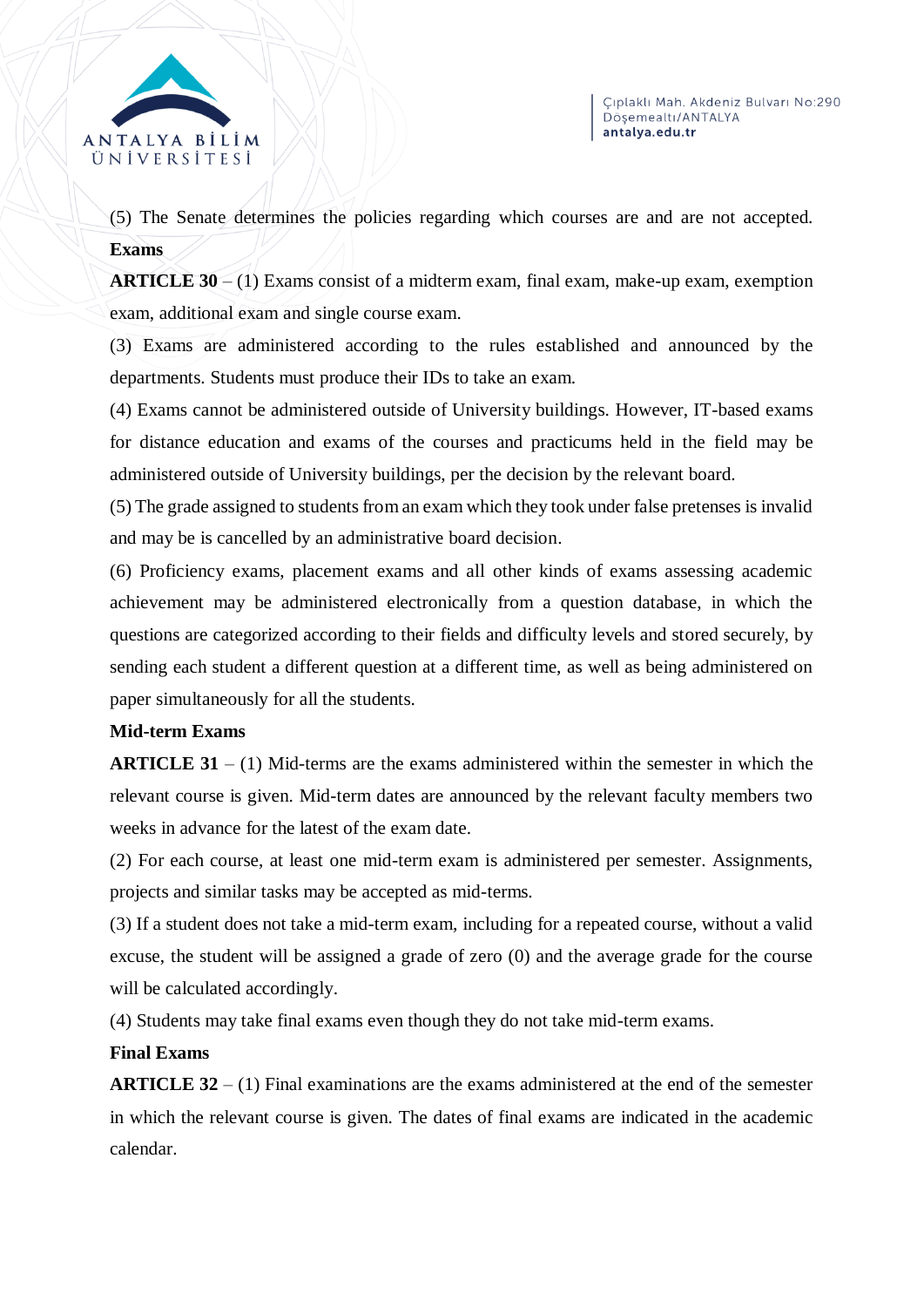

#### **Make-up Exams**

**ARTICLE 33** – (1) Make-up exams are given to replace mid-term exams.

(2) Students who cannot take mid-term exams due to officially recognized and valid excuses such as health issues may be given make-up exams if the board of the relevant unit accepts their excuse.

(3) The Senate determines the procedures and principles regarding which medical reports and other valid excuses prove sufficient to take a make-up exam.

(4) Students who were assigned duties on behalf of the University and could not take the midterm exam due to these duties are given make-up exams upon the decision of the Administrative Board of the University.

(5) Students who do not take the make-up exams on the announced date will not be given another make-up exam.

#### **Single Course Exams**

**ARTICLE 34** – (1) Single course exams may be given to students who have met all the other requirements stated in these Regulations to graduate such as compulsory internship, final project, course registration, attendance and overall GPA , but was unsuccessful in a single course. Students cannot take a single course exam for a course which they have never taken.

(2) Single course exams are administered within fifteen working days after the end of the final exams at the end of the Fall and Spring semesters. In the event of taking a single course exam, academic results in the relevant course is determined only by the single course exam result.

(3) Students are not required to pay for the single course exam.

# **Additional Exams**

**ARTICLE 35** – (1) Students who have not been able to graduate from their programs within the normal duration of studies are given the chance to take two additional exams for each failed course. Students must meet the attendance requirements for the courses from which they take the additional exams. Additional exams are administered on the dates determined by the Senate at the beginning of each academic year. Students who decrease the number of failed courses to five after taking the additional exams are allowed to take exams of the relevant courses for three semesters; those who have five failed courses without taking any additional exams are allowed to take the exams for four semesters and students with only one failed course are allowed to take the exams for an unlimited time but without having any student rights.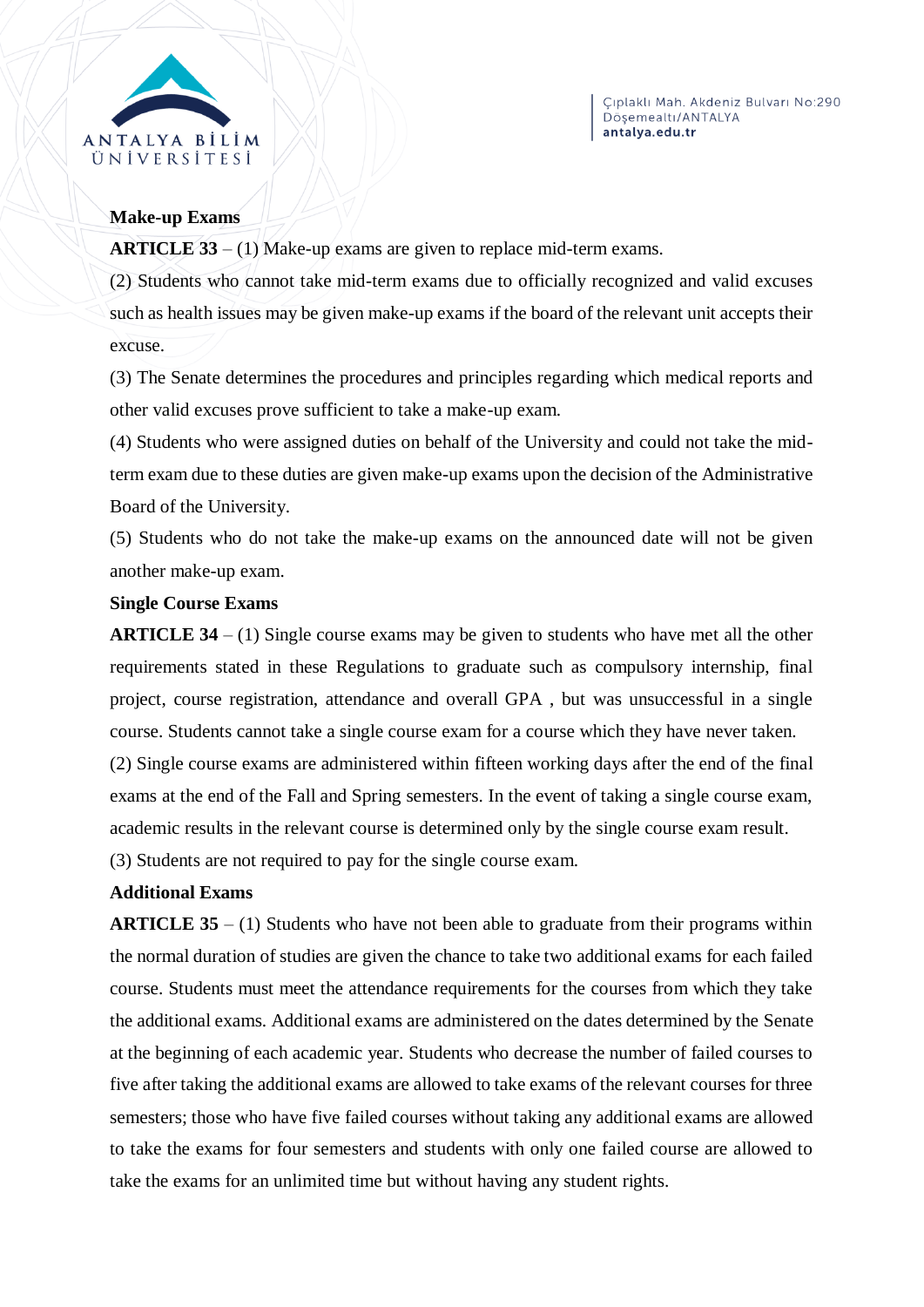

(2) Senior students who have obtained passing grades from each course required to graduate but still have a GPA below 2.00 and so must terminate their relations with the University are allowed to take an unlimited number of exams from courses of their choice to increase their GPA. For these courses of their choice, there are no attendance requirements unless they are new or applied courses. Students who do not take any offered exams consecutively or at intervals for three semesters are regarded as having forfeited their right to an unlimited number of exams and they can no more benefit from this right. Students who benefit from their rights to take exams must pay a tuition fee for each course from which they take exams. However, these students cannot benefit from any student rights other than the right to exams.

(3) Students who have not completed the within-the-year and end-of-the year exam requirements indicated in the Article number 44 of the Law number 2547 while having

completed the attendance requirements and so have been disenrolled from the University are allowed to take three exams within three years if they have a maximum of one failed course from the ELTP year and the first year or if they have a maximum of three failed courses from other years. Students who have lost academic years due to not being able to achieve a sufficient GPA including the ELTP year are allowed to take one exam each from three courses of their choice. Students given the right to take exams may apply and take any exam, within-the-year or end-of-the-year exam. At the end of the exams, students who pass all the required courses may reregister and continue their education. The duration in which students have taken exams are not included in the normal duration of studies. Students who have taken these exams cannot benefit from any student rights.

#### **Exemption Exams**

**ARTICLE 36** – Exemption exams allowing students to test out of certain courses are administered at the beginning of each academic year for courses which have been found suitable for exemption upon the suggestion of the relevant administrative board and by the decision of the Senate.

#### **Objection to exam results**

**ARTICLE 37 –** (1) Students may object to their exam results in a written statement to relevant dean/directorate within three working days of the announcement of the exam results.

(2) Upon the objection, the lecturer of the course reviews the exam paper for error of fact within five working days of the objection deadline at the latest and reports the result with a reason for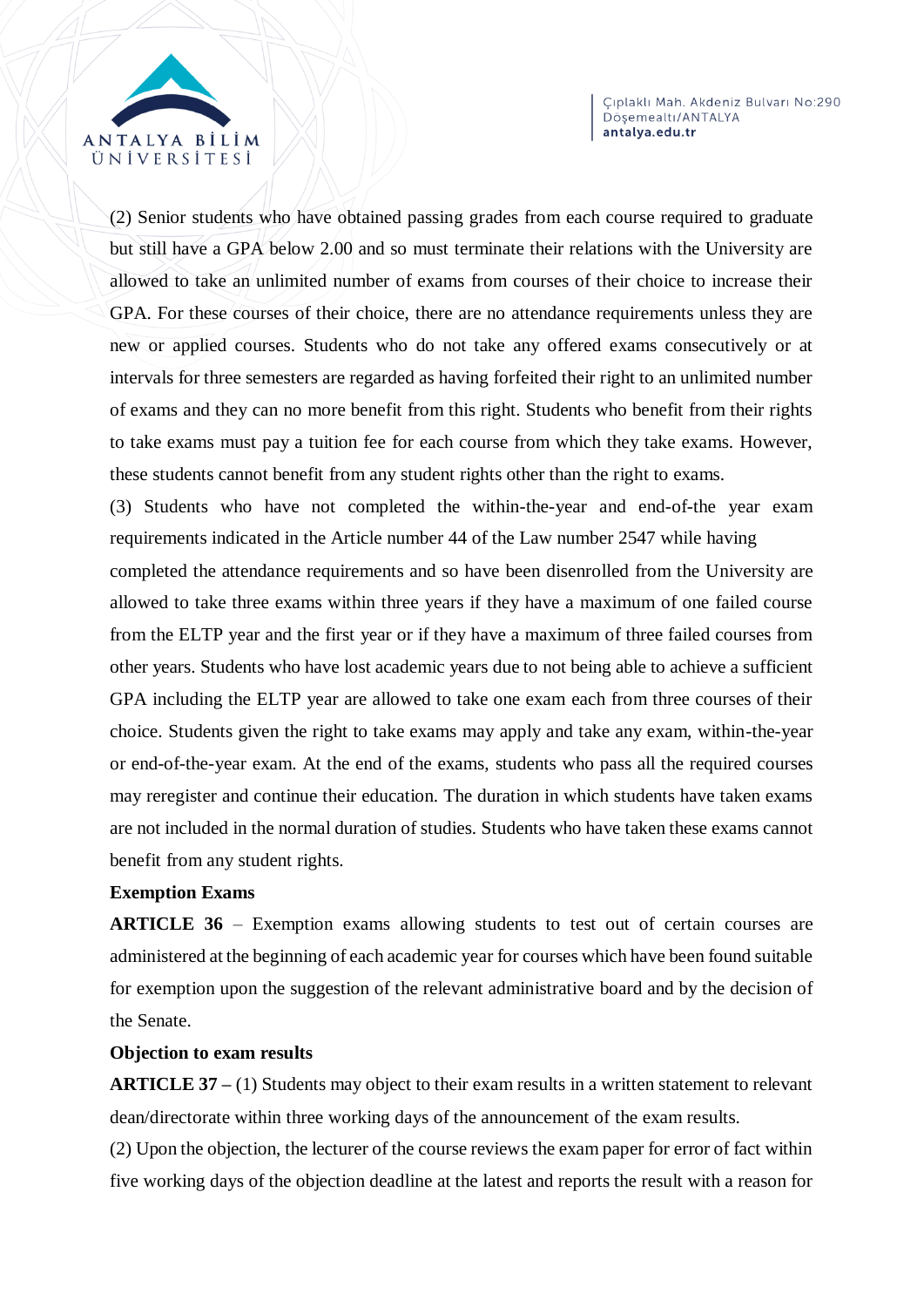



the decision in a written statement to the relevant dean/directorate. If necessary, the relevant faculty dean/director may form a commission of three people consisting of two faculty members, one of the faculty members of which must be the instructor of the course, so that the exam paper is reviewed again. In this case, the commission must finalize the review within two weeks of the objection deadline at the latest. Any change in the exam result will be validated with the decision of the administrative board of the relevant department.

(3) The administrative board decision of the relevant unit is announced to the relevant faculty member, Directorate of Student Affairs and the student for further action.

(4) An error of fact on an announced final semester grade for a course is corrected by the Directorate of Student Affairs upon the declaration by the relevant faculty member and approval by the faculty dean/director.

#### **Freezing Registration**

**ARTICLE 38** – (1) Student may freeze their registration by stating in their application such reasons as health issues, economic problems, business, family, military service, personal issues, other educational opportunities, force majeure, etc., with the approval of the Administrative Board of the University. It is not obligatory to submit documents proving the excuses stated in the applications.

(2) Students may be allowed to freeze their registration for a maximum of two semesters consecutively and a maximum of four semesters during the whole duration of studies.

(3) Students must apply for freezing their registration within one month at the latest of the completion of their registration procedures. In the event that the absenteeism limit indicated in Article number 24 of this Regulation has been exceeded or will be exceeded due to unforeseen reasons, students may be allowed to freeze their registration within the semester so long as they apply within 15 working days of the emergence of the reason.

(4) Once the students freeze their registration, the documents submitted to the University during the registration are not returned to them. The time spent during this period is not included in the maximum duration of studies determined in the Article 44 of law number 2547. Students are given any make-up opportunities for the missed exams for laboratory exams, applications and final exams. No final or make-up exams will be offered. At the end of the leave, students continue their education by doing registering for the semester as usual.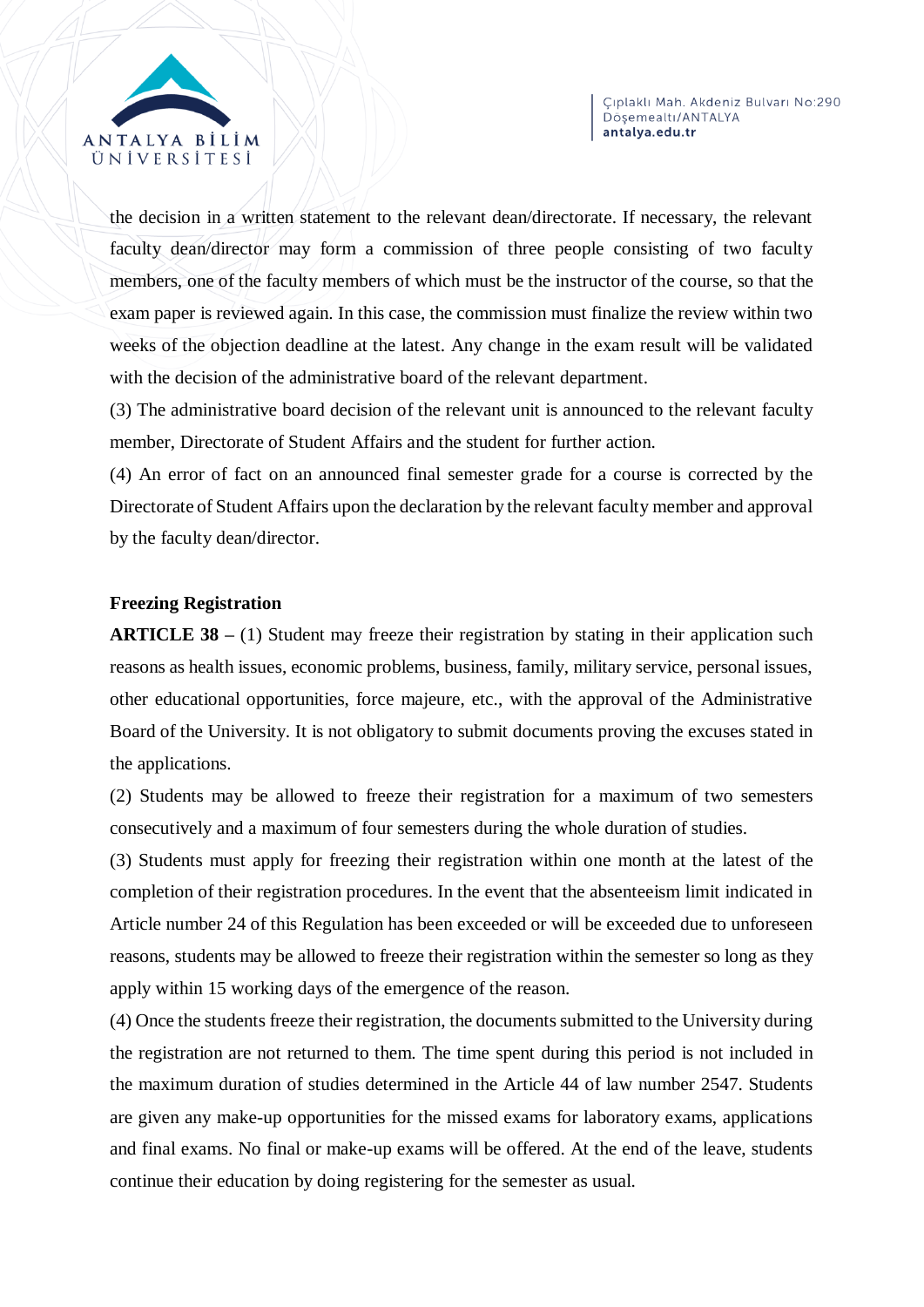



(5) Once the application for leave of absence is approved, students must pay one third of the tuition fee. Otherwise, the registration cannot be frozen.

(6) Students cannot receive any scholarships granted by the University during this period.

# **Termination of Relations and Leaving**

**ARTICLE 39** – (1) In the event of the situations below, the relation between the student and the University is terminated according to the result of student's written application to the Directorate of Student Affairs

a) When the student applies to disenroll from the University of his or her own will.

b) When the student transfers to another higher education institution.

 $(2)$  – In the event of the situations below, the relations of the students with the University is terminated by the decision of the administrative board of the relative unit:

a) When the student is dismissed from the higher education institution according to the provisions of Higher Education Institutions Student Discipline Regulations.

b) When it is certain that the student will not be able to graduate within the maximum duration of studies.

c) When it is discovered that the final registration procedures were not completed properly.

(3) Students whose relations with the University have been terminated may be given a document showing their situation upon request with a petition to the Directorate of Student Affairs. These students may only get back their high school diplomas, submitted during registration to the University, with a note on the back. A copy of the high school diploma is kept in the student's folder.

(4) Students whose relations with the University have been terminated may apply for the cancellation of the termination within thirty days of the date of termination relations as long as they are not registered to another higher education institution. The Administrative Board of the University decides if the demand for cancellation will be accepted or not.

(5) In the event that students' relations with the University have been terminated, the policies regarding the fees which have been determined by the Senate apply.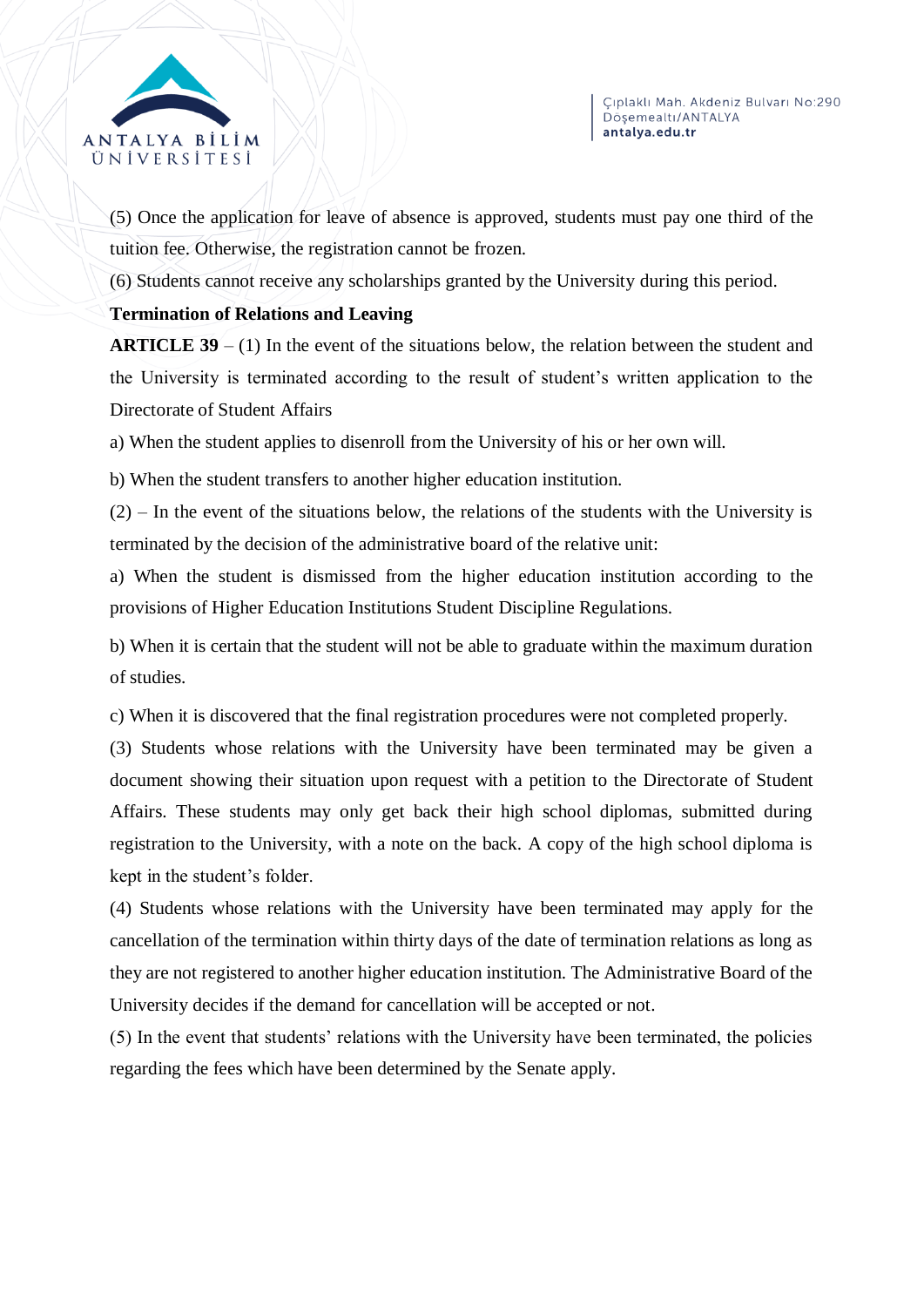

#### **Associate Degree and Undergraduate Diplomas**

**ARTICLE 40** – (1) At the end of any semester, students who have successfully passed all courses within the curricula of undergraduate programs for which they are registered with a minimum overall GPA of 2.00, have completed minimum 240 ECTS credits and if any have fulfilled all the internships, final projects and other requirements, are granted the undergraduate degree diploma.

(2) Students who have successfully passed all the courses within the curricula for the two-year vocational schools with a minimum overall GPA of 2.00, have completed a minimum of 120 ECTS credits, and have fulfilled the internship and suchlike requirements determined by the relevant division, are granted an associate degree diploma.

(3) According to the provisions of the Regulation on Granting Associate Degree Diploma to Those Who do not or Cannot Complete Their Undergraduate Degree or Placing Them into Vocational Schools, published in the Official Gazette for law number 20112, dated 18/03/1989, students who have been successful in all the compulsory and elective courses scheduled within the first four semesters of the four-year undergraduate degree programs for which they are

registered and have achieved a minimum overall GPA of 2.00 but who do not or cannot complete their programs are granted associate degree diplomas.

(4) The shapes and sizes of all the diplomas and the information provided on them are determined by the Senate.

(5) Unless they have received disciplinary punishment during their studies or exceeded the normal duration of studies, students whose GPAs are between 3.00 and 3.49 are granted honor student certificates, and those whose GPA are between 3.50 and 4.00 are granted high honor student certificates. These certificates are granted on the occasion of the graduation from the department but not for the double major degree graduation.

(6) Students are given interim certificate of graduation until the diplomas are ready, but only one such certificate will be given.

(7) Students who have earned their diplomas are given diploma supplements by the Directorate of Student Affairs. On this document, the courses in students' curriculum, their ECTS credits and standard diploma supplement information are indicated. The diploma supplement is not a substitute for the diploma.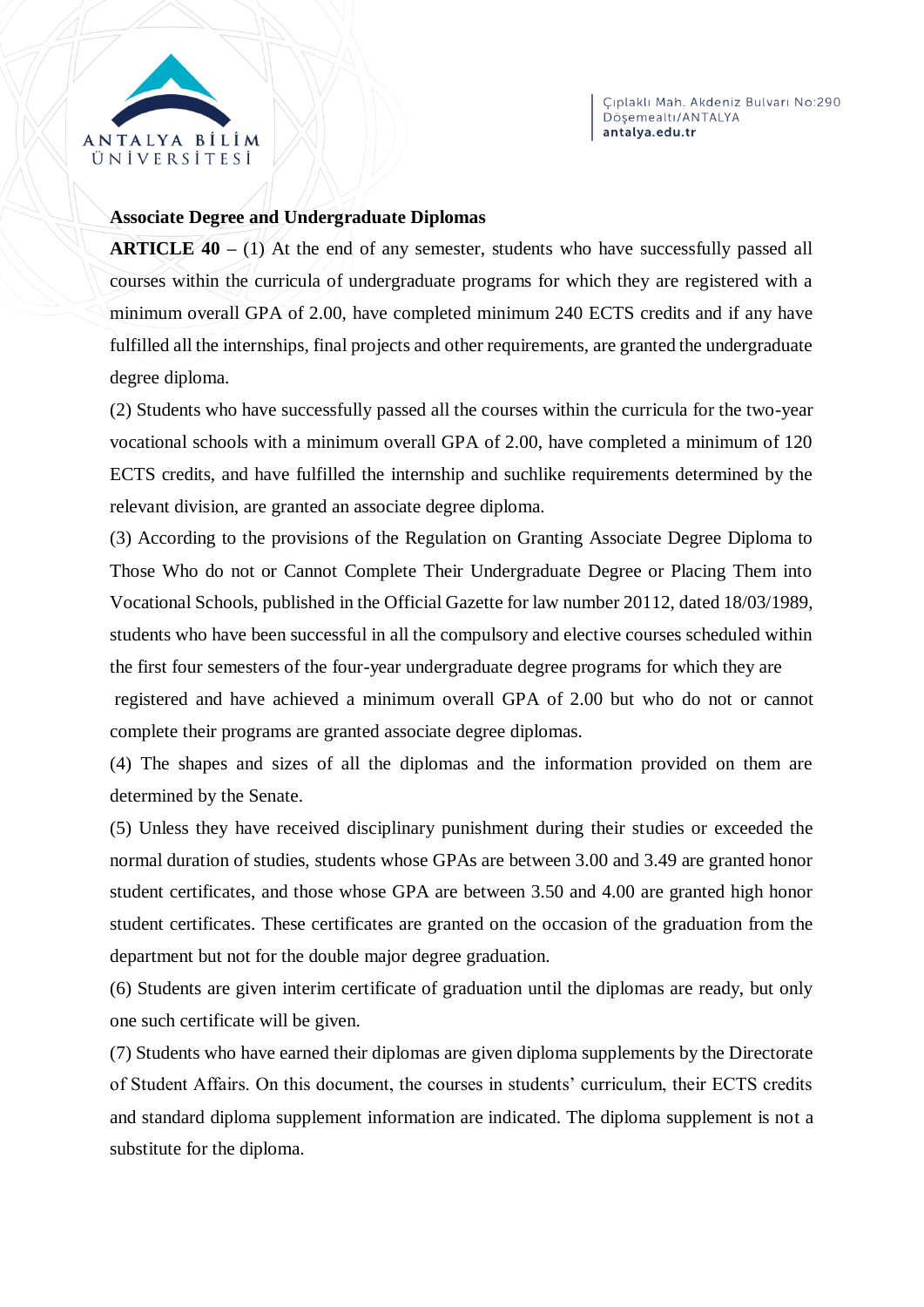

(8) The interim certificate of graduation or the diploma is given to the student in person or a deputy of the student's choice.

(9) In the event of the loss of the diploma, a new diploma is issued in return for a fee and upon an application to the Directorate of Student Affairs with a letter of request. In this case, the diplomas come with a number and note that it has been issued due to loss.

# **PART 4**

# **Miscellaneous and Final Provisions**

# **Sector Training**

**ARTICLE 41** – (1) Sector training lasts for seven weeks once the student finishes the second year to move on to the third year and for eight weeks once the student finishes the third year to move on the fourth year. Therefore, sector training takes fifteen weeks in total.

(2) Certificates related to the sector training experiences, if any, are given to the student at graduation along with the diploma.

(3) Sector training is held in companies, institutions and organizations with which the University signs a protocol for this purpose within a calendar determined by the University.

(4) Procedures and principles related to the sector training program, such as its administration, the method to match the students with the institutions, what is expected of the students throughout the program, success criteria, and follow-up with the students, are determined by the Senate.

(5) During the sector training period, students cannot take any courses as a student in the University or as a special student at other universities without the necessary consent of the relevant division. Otherwise, the courses taken are not considered valid in the student's program.

# **National or international student exchange**

**ARTICLE 42** – (1) Exchange programs can be held in accordance with the agreements made between the University and higher education institutions in Turkey or abroad. During an exchange program, the students are regarded as registered at the University, and this period is counted as part of the duration of studies. Exchange programs are held in accordance with the bilateral agreements and the principles determined by the Higher Education Board.

(2) The equivalency of the courses, applied courses, internships, and so on, which students will attend throughout the exchange program with the courses, applied courses, internships, and so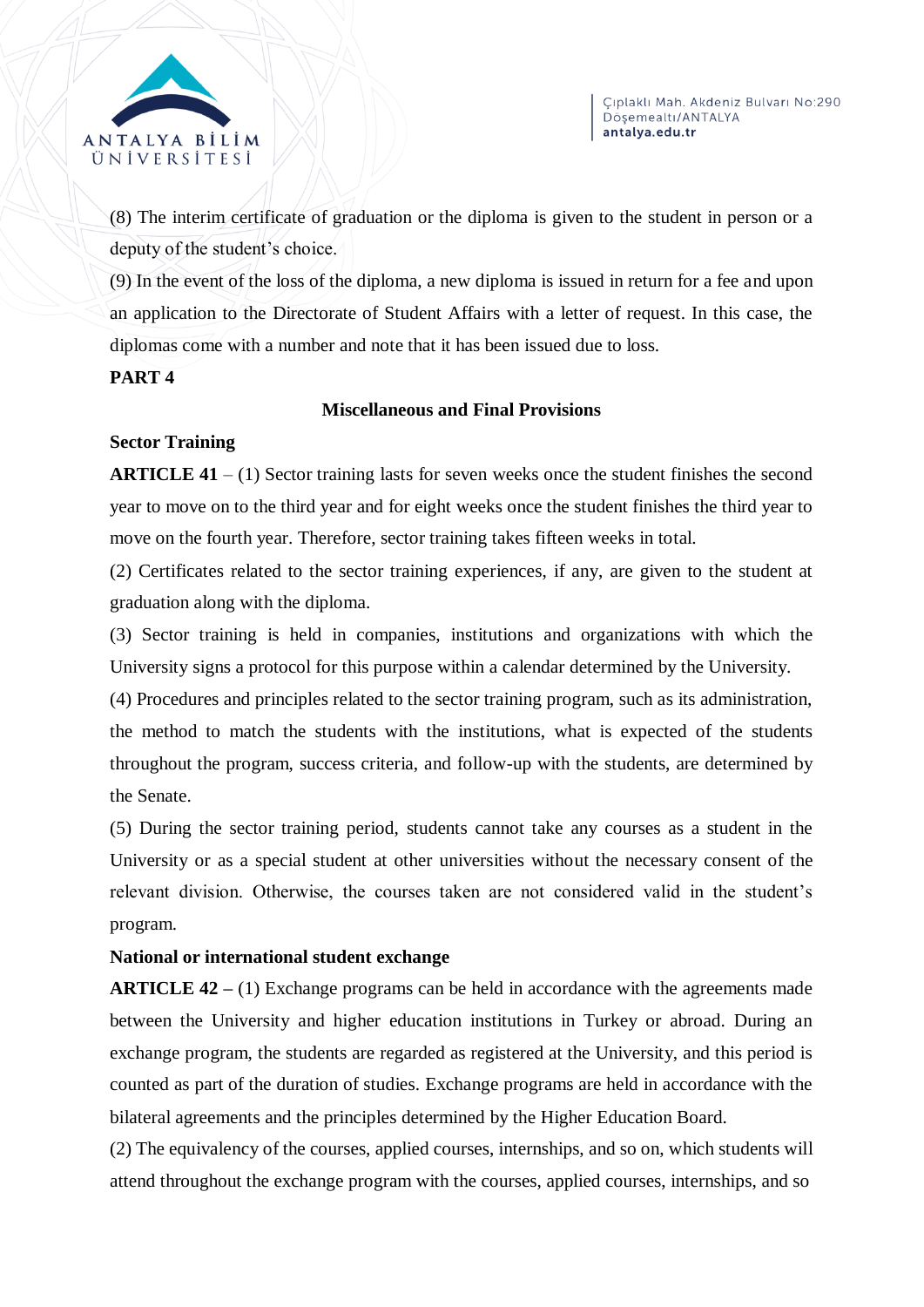

on within students' own program curriculum is determined before students start the exchange program by a decision of the administrative board of the relevant division upon the advisor's proposal and suggestion of the relevant department head.

(3) After the exchange program, the manner in which students return to their studies is determined by a decision of the administrative board of the relevant unit, which is made by taking into account the recommendations of the advisors on the courses the students have taken during the national or international exchange programs.

(4) The credits and grades of the courses which are accepted as equivalent and incorporated into the student's program are counted as transfer credits and included in the student's transcript. In converting the grades obtained in the form of a percentage into a 4.0 grade point average, the conversion tables determined by the Council of Higher Education and the European Credit Transfer Grade Conversion System are used.

(5) The procedures related to the international students who come to the University within the framework of bilateral agreements or international relations are implemented by a decision of the boards of the relevant divisions which are made according to the bilateral agreements and relevant legislation provisions. These students are given transcripts which show the courses taken and their achievement on these courses.

#### **Duty assignments in activities**

**ARTICLE 43 –** (1) The absenteeism of students resulting from duty assignments by the University administration for participation in events such as sports competitions, art and culture activities and contests is disregarded in the attendance of the students. These students take makeup exams for those exams which they miss while they are on duty, on a date determined by the administrative board of the relevant unit, if they apply to the deanship of the relevant faculty within three working days of the end of the duty leave.

#### **Disciplinary Procedures**

**ARTICLE 44 –** (1) Disciplinary procedures of students are conducted in accordance with the provisions of the Disciplinary Regulation for Students of Higher Education.

#### **Notices**

**ARTICLE 45 –** (1) According to the relevant legislation provisions, official notices to students may take electronic form and sent to e-mail addresses created for the students.